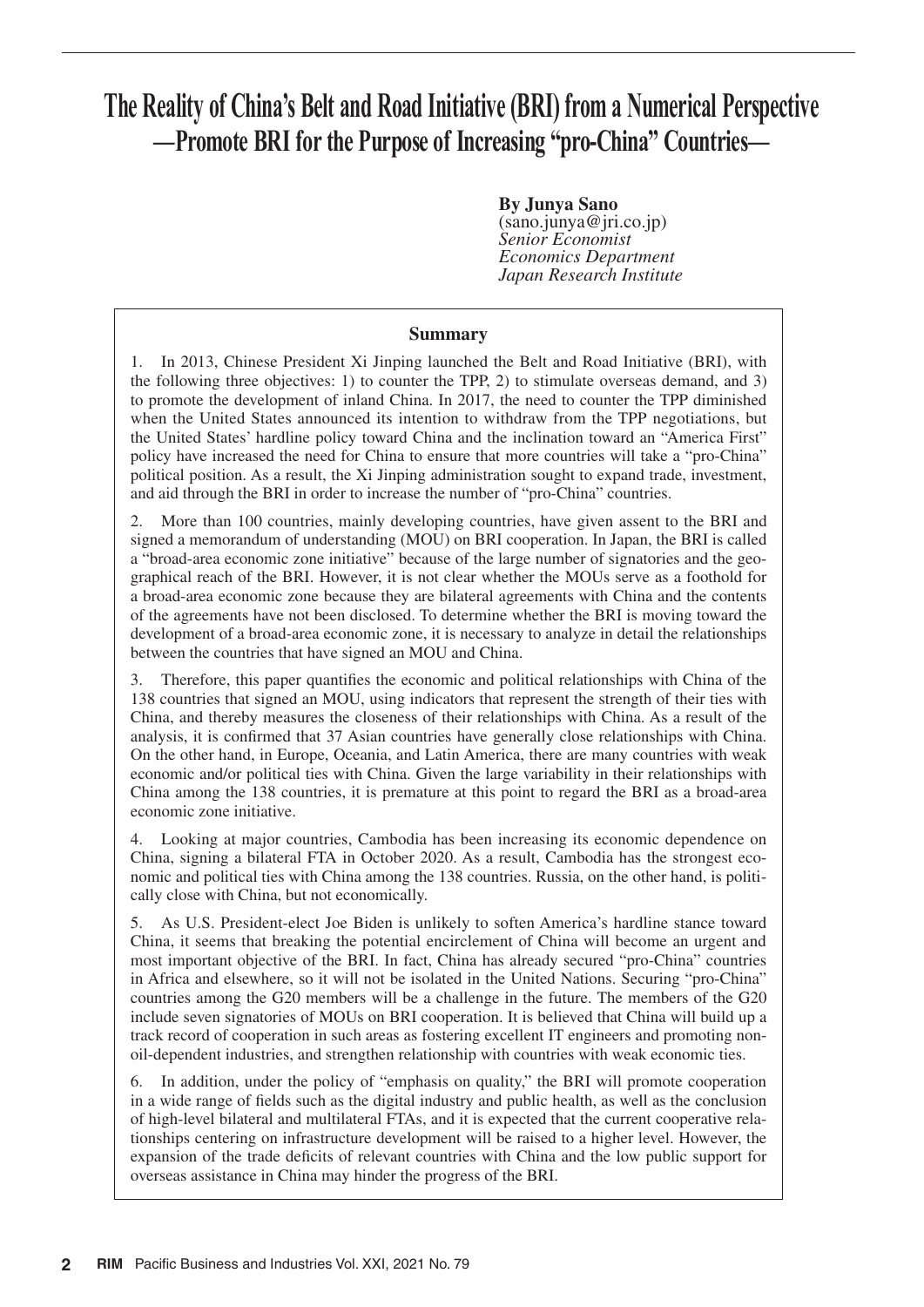## **Introduction**

The Belt and Road Initiative (BRI) promoted by the Xi Jinping administration is described as an ambitious attempt to change the existing world order, with descriptions such as "broad-area economic zone initiative" and "mega-economic zone initiative." However, it has hardly been verified whether these descriptions accurately describe the initiative. With this issue as a starting point, this paper quantifies the relationships between the countries that signed a memorandum of understanding (MOU) with China on BRI cooperation, and examines whether a relationship worthy of being described as an "economic zone initiative" has been established and the direction in which the BRI will move.

This paper is composed of three parts. First, we will review the trajectory of the BRI from its advocacy in 2013 to the present (as of the end of 2020) and examine the background of the Xi Jinping administration's launch of the BRI and changes in the environment surrounding its initiatives (Section 1). Second, it quantifies the strength of political and economic ties with China, and categorizes the economic and political relationships with China of the 138 countries that signed an MOU on cooperation with the BRI (hereinafter, "signatories of MOU on BRI cooperation") (Section 2). It also looks at how the Xi Jinping administration will promote the Belt and Road Initiative in the future (Section 3).

## **1. Trajectory of the BRI**

The Belt and Road Initiative (hereinafter, "BRI") is a diplomatic strategy of China that was initiated when Chinese President Xi Jinping called for strengthening cooperation with Central Asian countries and ASEAN nations during his visit to Asia in 2013 (Table 1). The BRI was launched with the following three objectives.

The first was to counter the Trans-Pacific Partnership Agreement (TPP). At the time, the Obama administration of the United States was engaged

#### **Table 1 Trajectory of the BRI**

| Time              | Event                                                                                                                                                                                                                                                 |
|-------------------|-------------------------------------------------------------------------------------------------------------------------------------------------------------------------------------------------------------------------------------------------------|
| September<br>2013 | President Xi Jinping calls for stronger<br>cooperation with Central Asia.                                                                                                                                                                             |
| October<br>2013   | President Xi Jinping calls on ASEAN nations<br>and others to strengthen cooperation.                                                                                                                                                                  |
| November<br>2013  | The development of the BRI comprising the "Silk"<br>Road Economic Belt (Belt)" linking China with<br>Europe by land and the "21st Century Maritime<br>Silk Road (Road)" linking China with Europe by<br>sea is specified in the economic reform plan. |
| March<br>2015     | The Chinese government announces the "BRI<br>Vision and Action" based on the development<br>of infrastructure in China and the promotion<br>of inland areas by strengthening economic<br>relations with neighboring countries.                        |
| October<br>2017   | At the 19th National Congress of the Chinese<br>Communist Party, policies are adopted<br>to position the BRI as the core of China's<br>diplomatic strategy and continue promoting it as<br>a new framework for international cooperation.             |

Source: Prepared by The Japan Research Institute, Limited based on various media reports

in the TPP negotiations and was aiming for an early conclusion of the agreement. By taking the initiative in building the TPP, the United States aimed to deter China which was "trying to change the existing international order" $(1)$ . In response, China sought to create an economic zone that could compete with the TPP.

The second is to stimulate overseas demand. When the BRI was launched, the problem of excess capacity and inventory, which were side effects of the "4 trillion yuan economic stimulus package" implemented after the collapse of Lehman Brothers, became apparent, and the solution of these problems had become a drag on the Chinese economy. To shift from an investment-led growth strategy, it is essential to reduce excess capacity and inventories, but this will require large-scale layoffs and a major corporate shakeout. Under these circumstances, the Xi Jinping administration sought to stimulate demand in recipient countries through economic assistance, thereby encouraging exports of overproduced goods and transfers of its industries.

The third is to promote the development of inland China. In inland areas such as Xinijang and Yunnan, trade and investment by foreign com-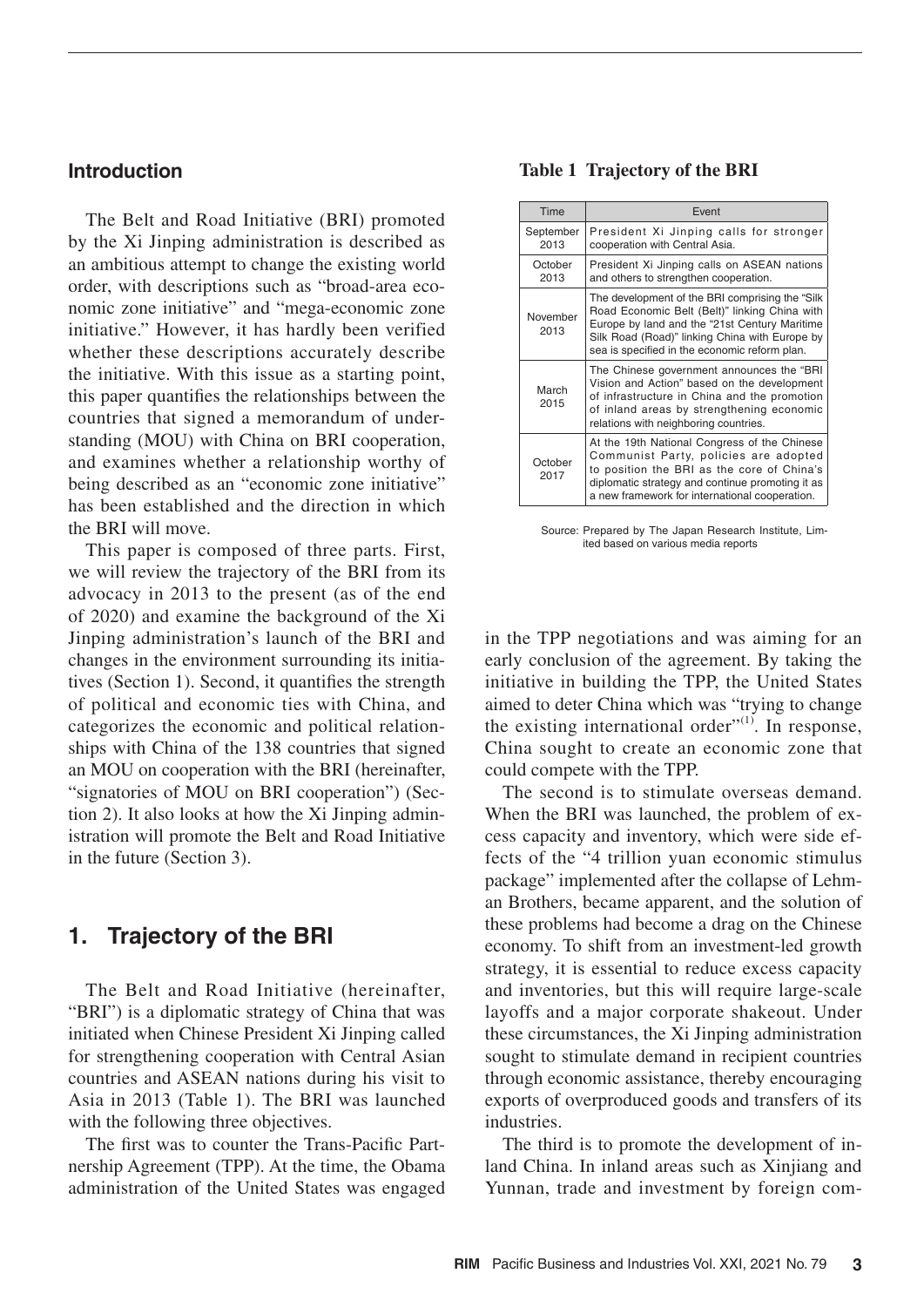panies have been sluggish for many years due to distance from ports. Since the 2000s, the Chinese government has focused on the development of inland areas such as infrastructure development, but regional disparities with coastal areas such as Shanghai and Guangdong have not been resolved. Therefore, the Xi Jinping administration sought to use the BRI to raise the level of inland areas and reduce regional disparities within the country.

However, the circumstances surrounding China have changed drastically comparing the time when the BRI was launched to the present (as of the end of 2020). In particular, the United States' hardline policy toward China and its inclination toward an "America First" policy can be said to be the biggest change.

Under the Trump administration, the United States took a hardline policy toward China. Sanctions against China initially focused on raising tariffs to press China to reduce its trade surplus with the United States. At the end of the administration, however, the United States tightened sanctions against individual high-tech companies (including the suspension of transactions, etc.) to eliminate security threats. Furthermore, the United States strongly criticized China over human rights issues in the Xinjiang Uighur Autonomous Region and Hong Kong, and over the "National Security Maintenance Act" in Hong Kong.

What symbolizes the United States' "America First" policy is its announcement of withdrawal from the TPP (Table 2). Former U.S. President Donald Trump withdrew from the TPP negotiations immediately after taking office in 2017, saying multilateral free trade agreements such as the TPP would deprive Americans of their jobs and increase the trade deficit. The United States also withdrew from the Paris Agreement, an international framework for reducing greenhouse gas emissions. In this way, the United States has made it clear that it will give up its role as world leader and pursue its own interests.

China saw the United States' inclination toward the "America First" policy as an opportunity to realize its ambition to become a world leader. At the 19th National Congress of the Chinese Communist Party in 2017, the Xi Jinping administration

#### **Table 2 Background Behind the Promotion of the BRI**

| U.S. / Chinese<br>administration | <b>TPP</b>                                                                                                | <b>BRI</b>                                                                                                        |  |  |
|----------------------------------|-----------------------------------------------------------------------------------------------------------|-------------------------------------------------------------------------------------------------------------------|--|--|
| Obama /<br>Xi Jinping            | ⋅Deter China through<br>participation in the<br>TPP negotiations<br>and the conclusion<br>of an agreement | $\cdot$ Counter the TPP<br>.Cultivate overseas<br>demand<br>$\cdot$ Promote the<br>development of<br>inland China |  |  |
| Trump /<br>Xi Jinping            | $\cdot$ Withdraw from the<br>TPP negotiaitons by<br>advocating "America<br>First" policy                  | $\cdot$ Increase the number<br>of "pro-China"<br>countries                                                        |  |  |

Source: Prepared by The Japan Research Institute, Limited based on "www.cpcnews.cn," "Belt and Road Portal" (Chinese government's official website on the BRI) and various media reports

set a national goal of China leading the world with international influence by  $2050^{\text{(2)}}$ . In fact, since the National Congress, China has taken a more active stance toward maintaining the multilateral free trade system and resolving global issues such as climate change.

The United States' announcement of its intention to withdraw from the TPP has lessened the need for the BRI. However, the United States' hardline policy toward China and its inclination toward the "America First" policy have increased the need for China to ensure that more countries would take a "pro-China" political position. In light of these changes, the Xi Jinping administration has come to aim to expand trade, investment, and aid, and to increase the number of "pro-China" countries under the BRI.

As of the end of January 2020, 138 countries had signed a Memorandum of Understanding (MOU) on cooperation with the BRI (Fig. 1). By year, the number of signatories from 2014 to 2017 was at most 20, but in 2018 the number surged to 65. While most countries in Asia and Europe signed an MOU by 2017, countries in Africa, Oceania and Latin America have signed MOUs one after another since 2018, indicating that the BRI has spread from countries along the Silk Road, both land and sea, to countries on a global scale. The BRI is called a broad-area economic zone initiative in the Japanese media because of the growing number of signatories and the geographic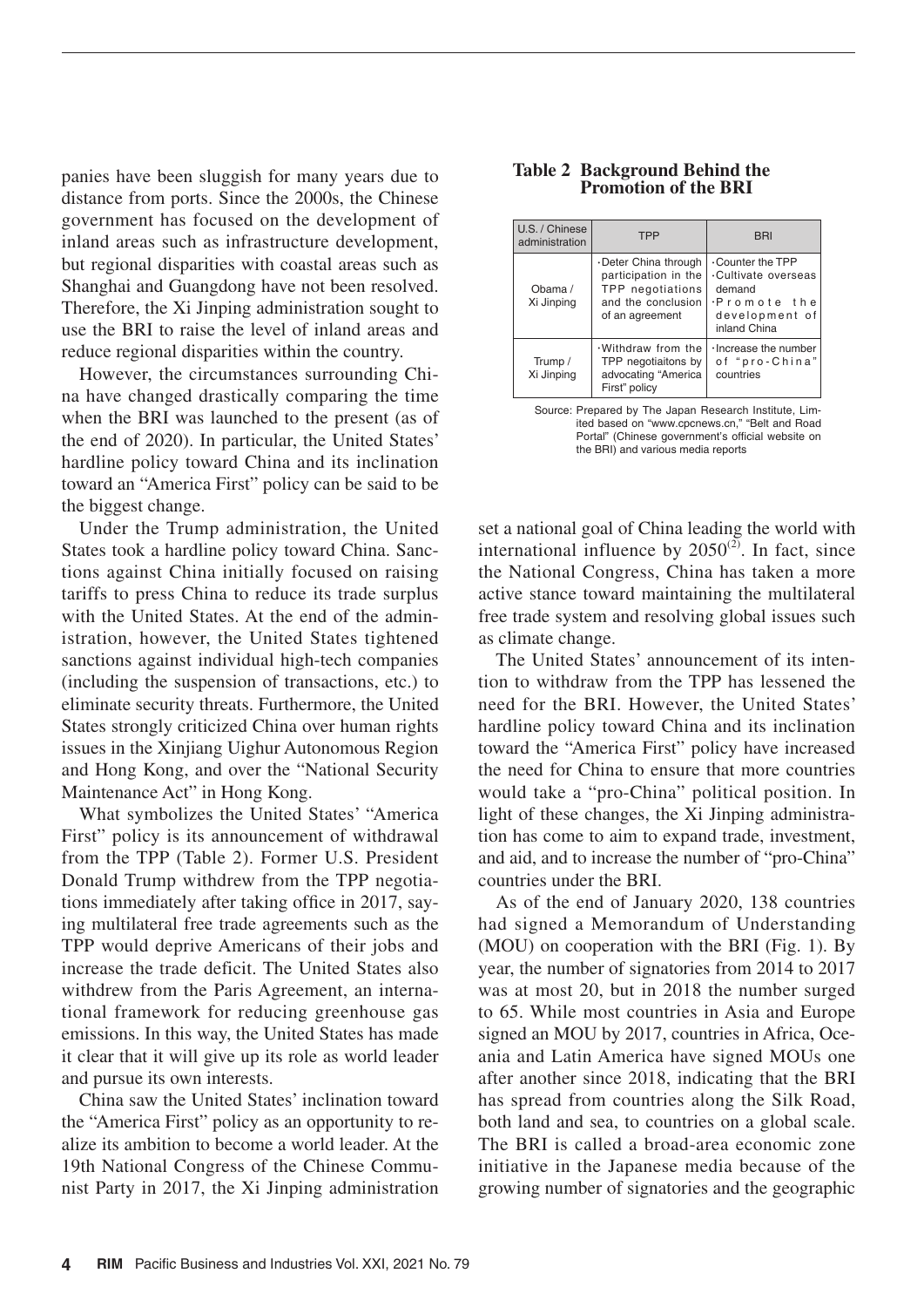

# **Fig. 1 Conclusion of MOU on Cooperation with the BRI**

2020 Source: Prepared by The Japan Research Institute, Limited based on the "Belt and Road Portal"

reach of the BRI.

However, the MOU is a bilateral agreement with China and the contents of the agreement have not been disclosed. So, does the BRI have an entity worthy of being called an economic zone initiative? To determine this, it is necessary to analyze in detail the relationships between China and the countries that have signed an MOU.

## **2. Relationship of 138 Signatories of MOU on BRI Cooperation with China from a Numerical Perspective**

In the following, I would like to examine the relationships of the 138 signatories of an MOU on BRI cooperation with China through data analysis.

To explain the general flow of the analysis, the closeness of relationship of the signatories with China was quantified in seven areas that indicate their ties with China in terms of economy and politics, respectively. The seven areas related to economy are: 1) foreign direct investment (FDI) from China; 2) trade dependence on China; 3) value of construction contracts; 4) conclusion of FTAs; 5) currency swap agreements; 6) conclusion of an MOU on third country market cooperation; and (7) conclusion of an MOU related to the Digital Silk Road. The seven areas related to politics are 1) frequency of participation in BRI-related international conferences; 2) number of visits by Chinese leaders to the counterparty country; 3) names of bilateral relationship; 4) support for China at the United Nations; 5) number of embassy and consulates; 6) number of Confucius Institutes; and 7) number of foreign students in China. The economic, political, and overall scores (average of economic and political scores) for the 138 signatories of an MOU on BRI cooperation are calculated (see the column for specific indicators and calculation methods).

## **(1) It is premature to regard the BRI as a broad-area economic zone initiative**

Looking at the 138 countries that signed an MOU, it can be pointed out that there is considerable variation in closeness of their relationship with China.

When sorting the countries in descending order by overall score, Cambodia ranked first, followed by Laos, Myanmar, Pakistan, Mongolia, Malaysia, Kazakhstan, Singapore, Kyrgyzstan, and Vietnam. The average of the top 10 countries was 67.2 points (Fig. 2, and Table 1 of the Reference in the Appendix). By contrast, the bottom 10 countries were North Macedonia, Latvia, Malta, Oman, El Salvador, Lebanon, Lithuania, Moldova, and the Solomon Islands, with Niue at the bottom. The average score for the bottom 10 countries was 14.9 points, a 52.3 point difference from the top 10 countries. Of the 138 countries, 24 scored higher than 50, while 15 countries scored less than 20, indicating a considerable degree of dis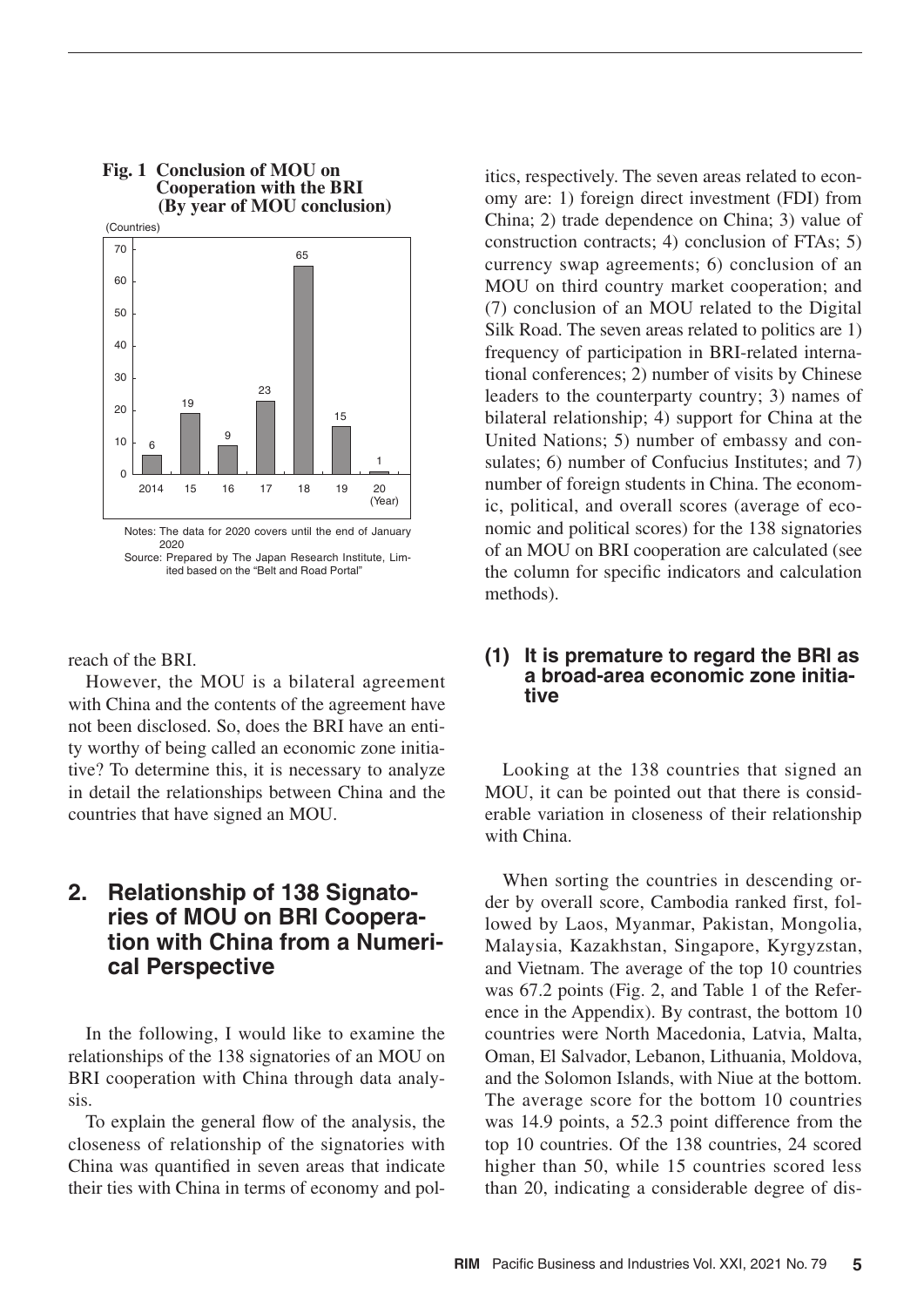parity in the closeness of these countries to China. The same trend is seen when looking at economic



#### **Fig. 2 Relationship with China of 138 Signatories of MOU on BRI Cooperation (Overall score)**

Source: Prepared by The Japan Research Institute, Limited based on the World Bank, United Nations, IMF, Ministry of Foreign Affairs, Ministry of Commerce, National Development and Reform Commission (NDRC), People's Bank of China (PBOC) and various media reports



#### **Fig. 3 Economic Score: Top and Bottom 5 Countries**

Source: Prepared by The Japan Research Institute, Limited based on the World Bank, United Nations, IMF, Ministry of Foreign Affairs, Ministry of Commerce, National Development and Reform Commission (NDRC), People's Bank of China (PBOC) and various media reports

scores and political scores, respectively. In terms of the economic score, Cambodia ranked first with 76.6 points, followed by Singapore (61.0 points), Laos (59.7 points), Mongolia (59.5 points) and Malaysia (58.4 points), with 15 countries scoring over 50 points, while 23 countries, such as Lebanon (7.8 points), Lithuania (10.1 points), Moldova (10.1 points), Niue (10.2 points) and Latvia (10.4 points), scored less than 20 points (Fig. 3). In terms of the political scores, Laos ranked first with 89.8 points, followed by Russia (89.1 points), Pakistan (88.7 points), Myanmar (86.1 points), and Cambodia (84.2 points), with 24 countries scoring more than 60 points, while 22 countries, including Solomon Islands (7.0 points), Libya (9.0points), Kiribati (9.5 points), Niger (11.5 points), and North Macedonia (11.9 points), scored less than 20 points (Fig. 4).

A review of the 138 countries' relationships with China shows that surprisingly few of them have established close political and economic ties, and most of them have established only economic or political ties, or have not established either. The aim of the BRI is considered to build an economic zone centering on China through trade,

#### **Fig. 4 Political Score: Top and Bottom 5 Countries**



Source: Prepared by The Japan Research Institute, Limited based on the World Bank, United Nations, IMF, Ministry of Foreign Affairs, Ministry of Commerce, National Development and Reform Commission (NDRC), People's Bank of China (PBOC) and various media reports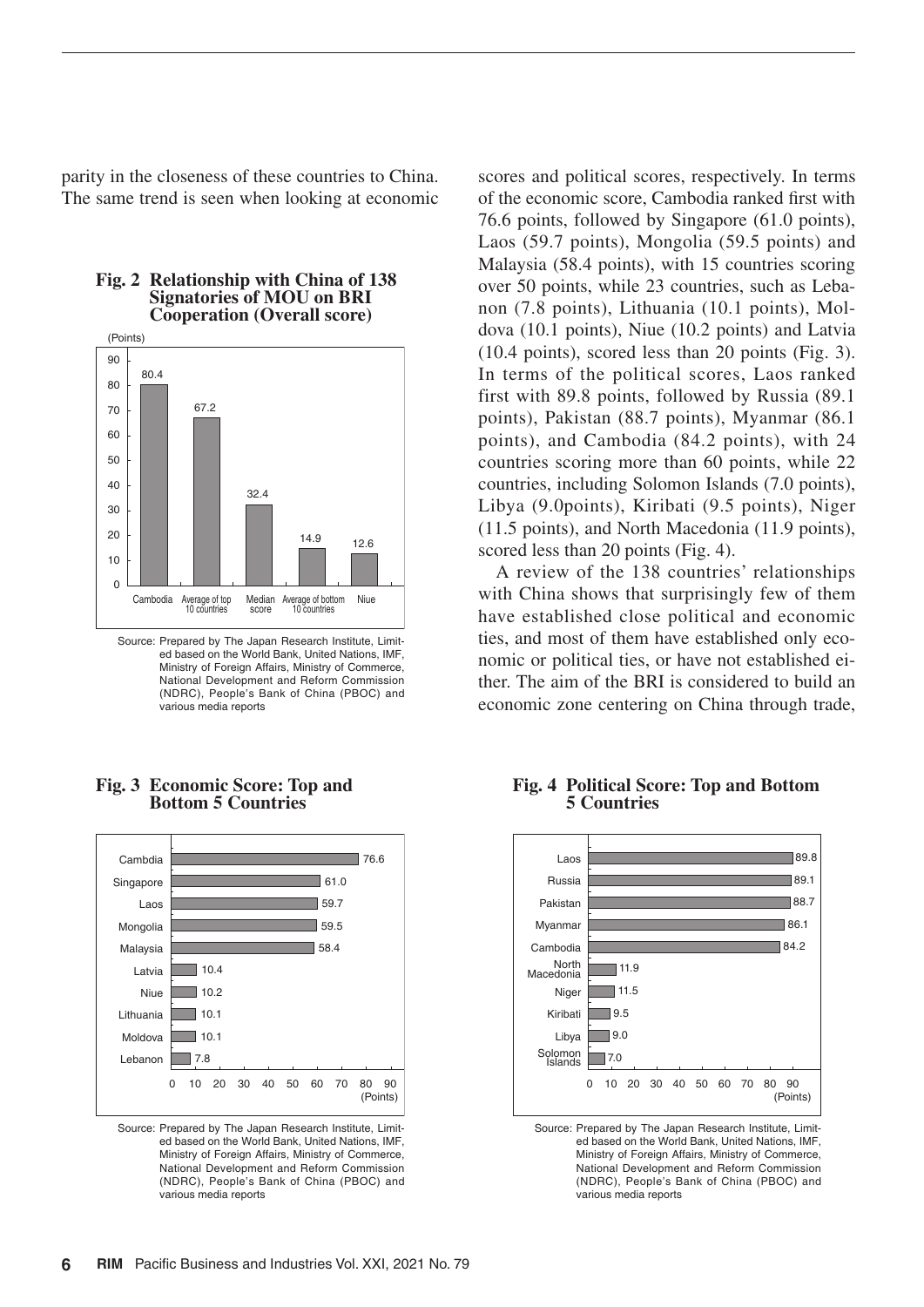investment, and aid, and to increase the number of countries that are politically "Pro-China." The signatories of MOU on BRI cooperation, however, are neither close nor homogeneous enough to be considered to have formed an economic zone. At this point, it is premature to consider the BRI as a broad area economic zone.

## **(2) Trends highlighted through the categorization**

The 138 countries were categorized into the following four types by how far they deviated from the median value: 1) "strong political ties and strong economic ties-type" which indicates that they are close both politically and economically; 2) "strong political ties and weak economic tiestype" which indicates that they are close politically but not economically; 3) "weak political ties and strong economic ties-type" which indicates that they are not close politically but are close economically; and 4) "weak political ties and weak economic ties-type" which indicates that they

are not close either politically or economically (Fig. 5). The following four regional trends were highlighted through this categorization.

The first point is that  $\text{Asian}^{(3)}$  countries' relationships with China are close on the whole both economically and politically. The 43 countries which were categorized as "strong political ties and strong economic ties-type" $^{(4)}$  included 20 Asian countries, which was the largest number by region (Table 3). Additionally, in Asia, 37 countries have signed an MOU on cooperation with the BRI, with the highest ratio of the countries categorized as the "strong political ties and strong economic ties-type" (54.1%) among all the regions. Furthermore, as in the case of Cambodia and Laos, many Asian countries scored significantly higher than the median value of both economic score (32.4 points) and political score (30.8 points) (Fig. 6).

Geographical proximity is one reason why Asian countries' relationships with China have become generally closer. Based on the gravity model of international trade, which predicts that the amount of trade between two countries is inversely proportional to their distance from each other, Asia has an advantage over other regions



**Fig. 5 Four Types of Relationship with China of Signatories of MOU on BRI Cooperation**

Notes: The 138 signatories of MOUs on BRI cooperation are categorized based on the median value of each of economic score and political score.

Source: Prepared by The Japan Research Institute, Limited based on the World Bank, United Nations, IMF, Ministry of Foreign Affairs, Ministry of Commerce, National Development and Reform Commission (NDRC), People's Bank of China (PBOC) and various media reports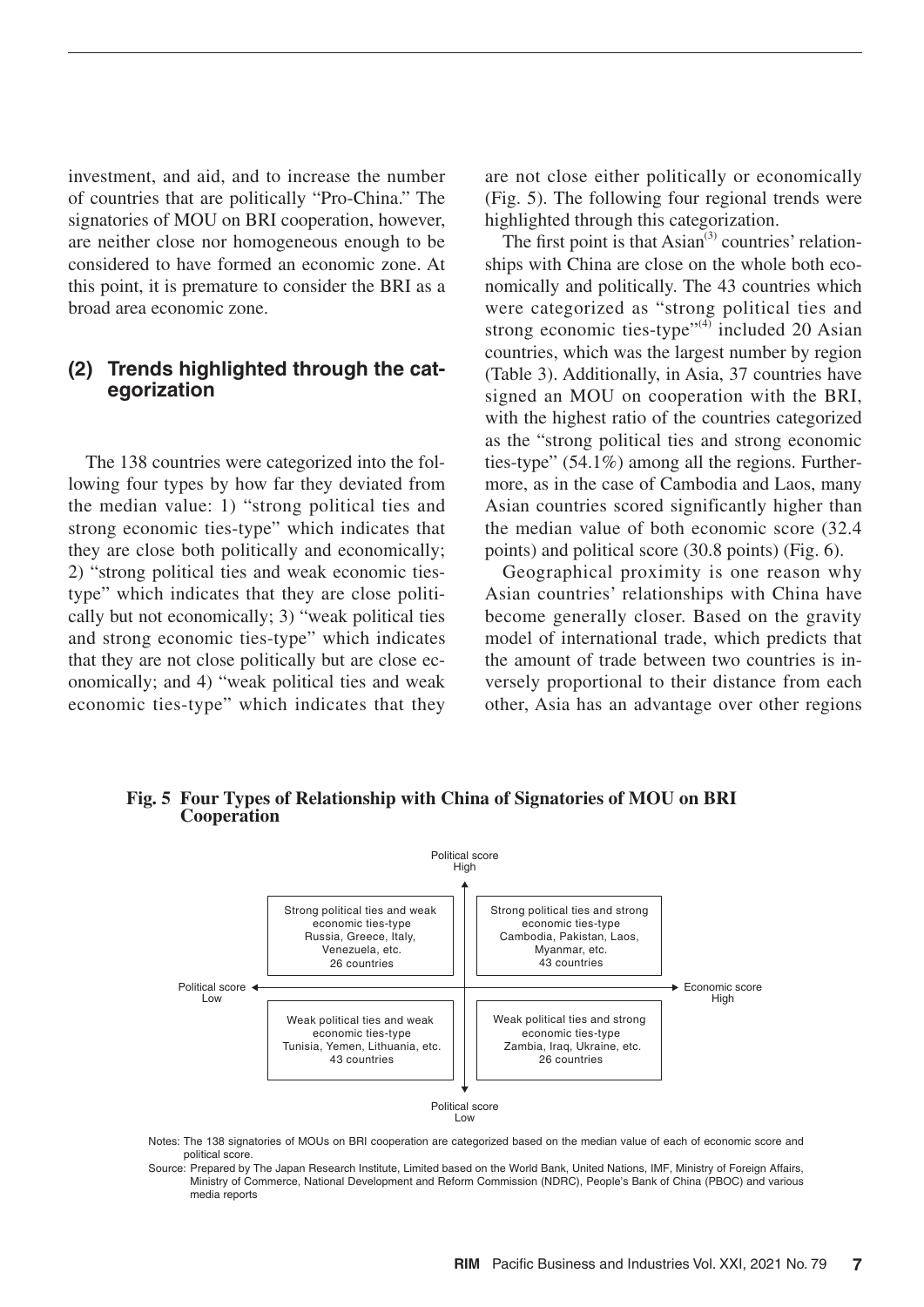**Table 3 Regional Categorization Chart**

|                                                   | Strong political ties and                                                                                                                                                                                                      | Strong political ties and                                                                     | Weak political ties and                                                                                 | Weak political ties and weak                                                                                                                     |
|---------------------------------------------------|--------------------------------------------------------------------------------------------------------------------------------------------------------------------------------------------------------------------------------|-----------------------------------------------------------------------------------------------|---------------------------------------------------------------------------------------------------------|--------------------------------------------------------------------------------------------------------------------------------------------------|
|                                                   | strong economic ties-type                                                                                                                                                                                                      | weak economic ties-type                                                                       | strong economic ties-type                                                                               | economic ties-type                                                                                                                               |
| Asia<br>(37 countries)                            | Cambodia, Laos, Myanmar,<br>Pakistan, Mongolia,<br>Malaysia, Kazakhstan,<br>Singapore, Kyrgyzstan,<br>Vietnam, Indonesia,<br>Thailand, Uzbekistan,<br>South Korea, UAE,<br>Tajikistan, Maldives, Turkey,<br>Bangladesh, Brunei | Nepal, Sri Lanka,<br>Philippines, Saudi Arabia,<br>Iran, Afghanistan                          | East Timor, Georgia, Irag,<br>Kuwait, Armenia                                                           | Azerbaijan, Qatar, Bahrain,<br>Yemen, Oman, Lebanon                                                                                              |
| Africa<br>(44 countries)                          | Ethiopia, Guinea,<br>Mozambique, Egypt,<br>Equatorial Guinea,<br>Zimbabwe, Kenya, Djibouti,<br>Republic of the Congo,<br>Senegal, Gabon, Sierra<br>Leone, Nigeria, Angola,<br>Cameroon                                         | South Africa, Namibia,<br>Tanzania, Rwanda,                                                   | Zambia, Ghana, Gambia,<br>Chad, Uganda, Comoros,<br>Seychelles, Liberia, Algeria,<br>Niger, South Sudan | Sudan, Madagascar,<br>Mauritania, Burundi, Cote<br>D'Ivoire, Morocco, Somalia,<br>Mali, Tunisia, Benin, Cape<br>Verde, Libya, Lesotho, Togo      |
| Europe<br>(27 countries)                          | Belarus, Serbia, Czech<br>Republic                                                                                                                                                                                             | Russia, Italy, Hungary,<br>Greece, Portugal, Poland,<br>Austria, Albania, Romania,<br>Croatia | Ukraine, Montenegro                                                                                     | Slovenia, Cyprus, Bulgaria,<br>Bosnia-Herzegovina,<br>Estonia, Luxembourg,<br>Slovakia, North Macedonia,<br>Latvia, Malta, Lithuania,<br>Moldova |
| Oceania<br>(11 countries)                         | Papua New Guinea, New<br>Zealand, Samoa                                                                                                                                                                                        | Fiji                                                                                          | <b>Federated States of</b><br>Micronesia, Vanuatu, Kiribati                                             | Tonga, Cook Islands,<br>Solomon Islands, Niue                                                                                                    |
| Central<br>and South<br>America<br>(19 countries) | Suriname, Peru                                                                                                                                                                                                                 | Chile, Ecuador, Venezuela,<br>Cuba, Panama                                                    | Jamaica, Trinidad and<br>Tobago, Bolivia, Grenada,<br><b>Barbados</b>                                   | Dominica, Guyana, Uruguay,<br>Antigua and Barbuda, Costa<br>Rica, Dominican Republic,<br>El Salvador                                             |

Notes 1: The 138 signatories of MOUs on BBI cooperation are categorized based on the median value of each of economic score and political score.

Notes 2: Since the regional classification is based on Chinese data, Asia includes the Middle East, and Africa indicates sub-Saharan and North Africa (for example, Egypt).

Notes 3: Country names are stated in descending order by overall score.

Source: Prepared by The Japan Research Institute, Limited based on the World Bank, United Nations, IMF, Ministry of Foreign Affairs, Ministry of Commerce, National Development and Reform Commission (NDRC), People's Bank of China (PBOC) and various media reports

in terms of trade with China. Building good relations with China, which has a high growth rate and a large economic scale even though the pace of growth has been slowing, will have a positive effect on the economic development of a country. Expansion of supply chains in Asia against the backdrop of surging personnel costs and changes in industrial structure in China, as well as intensification of trade friction between the United States and China, has also underpinned closer relations with China.

If it is limited to the Southeast Asian countries, overseas Chinese conglomerates can be pointed out as one of the reasons behind their close relationships with China. Many overseas Chinese with historic, ethnic and family connections to China contributed to the deepening of their economic relations with China, creating a bilateral economic relationship unlike other regions.

The second point is that Africa's relations with China are not close except for key countries in terms of security. In Africa, while 15 countries were classified into the "strong political and strong economic ties-type," it can be pointed out that their economic and political scores were lower than those of Asian countries and that the divergence from the median value was small. Looking at Africa as a whole (44 countries have signed an MOU on cooperation with the BRI), the ratio of the countries categorized as the "strong political and strong economic ties-type" is less than half, and the ratio of the countries categorized as the "weak political and weak economic ties-type" is high, at 31.8% (14 countries).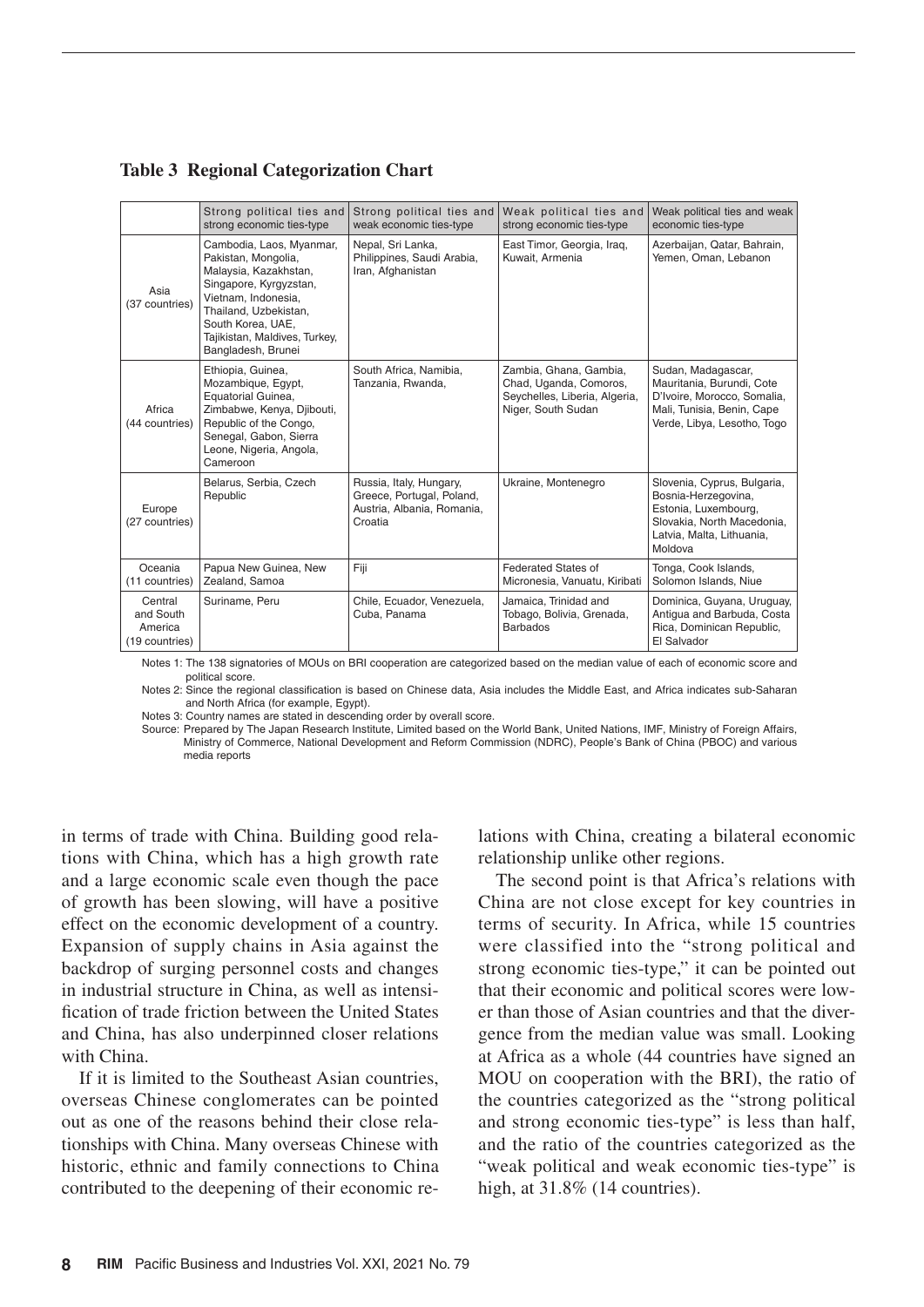

**Fig. 6 Score Scatter Diagram**

Notes: The solid lines indicate the median value of the economic score and the political score, respectively. Source: Prepared by The Japan Research Institute, Limited based on the World Bank, United Nations, IMF, Ministry of Foreign Affairs, Ministry of Commerce, National Development and Reform Commission (NDRC), People's Bank of China (PBOC) and various media reports

Among the countries that are categorized as "strong political and strong economic ties-type" in Africa, Angola, Republic of the Congo, Egypt, and Djibouti are especially important countries for China. Against the backdrop of rapid economic development and the plateau of domestic production, the security of crude oil imports has become the most crucial issue for China. Under these circumstances, Angola and Republic of the Congo were among the leading suppliers of crude oil to China in 2019, ranking fourth (9.4%) and 13th (2.4%) in terms of the volume of crude oil imports, respectively. Meanwhile, Egypt has the Suez Canal which connects Asia and Europe by sea, and Djibouti is located at the key point of the sea lane which connects the Suez Canal and Asia directly, and the only overseas permanent base of the Chinese military has been established there, so that both countries have a close relationship with China in both political and economic aspects.

The third point is the weak link between European countries and China. China positioned the Central and Eastern Europe region as a window for expanding BRI to the whole of Europe from

the beginning, and has tried strengthening the economic relationships mainly through investment. China has also been holding an annual summit with the leaders of Central and Eastern European countries to strengthen political relations with them. However, these efforts have not been successful. Of the 27 European countries including Central and Eastern European countries, only 3 countries, Serbia, Belarus and Czech Republic, were classified as "strong political and strong economic ties-type." The number of countries categorized as "weak political and weak economic ties-type" was 12, which accounted for the largest ratio in this region. In term of FDI from China (increase in stock as a percentage of GDP between 2013 and 2019), European countries ranked at the bottom among the signatories of MOUs on BRI cooperation. This lowered the economic and political scores of Central and Eastern European countries.

The fourth point is that close relationships with China have not formed yet in Oceania and Central and South America. The categorization indicates that there are many common points in both regions. For example, among the signatories of MOUs on BRI cooperation in these regions, countries with large economies, such as New Zealand and Peru, fall into the category of the "strong political ties and strong economic ties-type," but the percentage of the countries categorized as the "weak political ties and weak economic ties-type" is the largest in the whole region. Having said that, Oceanian and Central and South American countries signed MOUs on cooperation with the BRI relatively recently. This can be considered to have affected their scores.

## **(3) Major countries' relations with China**

Next, by looking at five countries including Cambodia, Laos, Russia, Italy, and Pakistan, the reasons why these countries have high scores will be examined. Cambodia ranked first in economic score and Laos ranked first in political score. Italy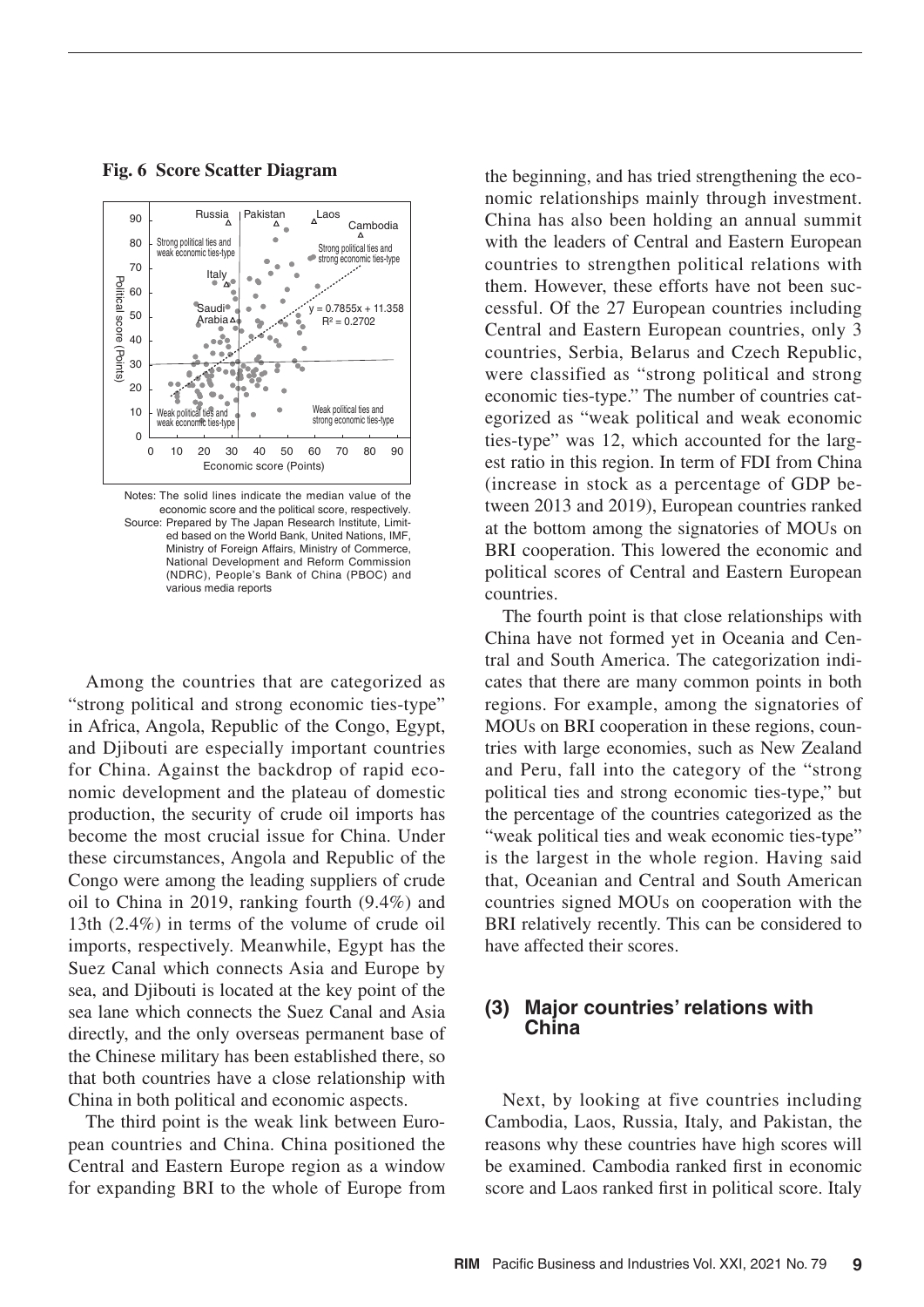and Russia do not necessarily have high scores, but they are members of the G20, which brings together the leaders of countries with large economies to discuss a wide range of international issues, and there is room for these two countries to further strengthen their economic relations with China. Meanwhile, in Pakistan, projects symbolizing the BRI are under way. Therefore, these five countries will be analyzed individually.

#### **1) Cambodia**

Cambodia ranked first in terms of overall score (80.4 points) and economic score (76.6 points) and ranked fifth in terms of political score with 84.2 points.

FTAs are the major factor for winning the first place in economic score. Cambodia has concluded FTAs with China in the ASEAN-China Free Trade Area (ACFTA) and the Regional Comprehensive Economic Partnership (RCEP), and signed a bilateral FTA with China in October 2020 (Table 4). Cambodia also ranked high in other indicators comprising economic score such as trade dependence on China and FDI from China.

Looking at the political score, the clear indication of the "pro-China" attitude was the main factor behind the additional points. For example, when issues of Hong Kong (June 2020) and Ui- **Table 5 Stance Toward China at the** 

ghurs (October 2020) were discussed at the United Nations, many of the signatories of MOUs on BRI cooperation did not clarify their views. However, Cambodia supported China both times (Table 5). Cambodia has also attended all BRI-related international conferences.

Cambodia is sandwiched between Vietnam and Thailand, and it faces the problem of how to limit the influence of both countries which has been increasing in both political and economic aspects. For the Hun Sen administration, whose relations with Western countries have deteriorated due to severe political oppression, strengthening relations with China was advantageous in that it obtained diplomatic backing and funds for development. On the other hand, China wanted to avoid ASEAN countries' solidarity over territorial disputes in the South China Sea and needed a country to defend China within ASEAN countries. Under such circumstances, Cambodia seems to have developed the closest economic and political relationship with China among the 138 signatories of MOUs on BRI cooperation.

|                   | Hong Kong issue<br>(June 2020)                                                                                                   | Uighur issue<br>(October 2020)                                                                                                                                                                                                |
|-------------------|----------------------------------------------------------------------------------------------------------------------------------|-------------------------------------------------------------------------------------------------------------------------------------------------------------------------------------------------------------------------------|
| Affirmative       | 45 countries, including<br>Cambodia, Laos,<br>Pakistan, Zimbabwe,<br>Togo, Morocco, Egypt,<br>Belarus, and Venezuela             | 36 countries including<br>Cambodia, Laos,<br>Pakistan, Saudi Arabia,<br>Angola, Madagascar,<br>Tanzania, Russia,<br>Kiribati and Grenada                                                                                      |
| <b>Dissenting</b> | 8 countries including<br>Austria, Slovakia,<br>Estonia, Lithuania,<br>Slovenia, Latvia,<br>Luxembourg, and New<br><b>Zealand</b> | 15 countries including<br>Austria, Poland,<br>Bulgaria, Slovakia,<br>Albania, Croatia,<br>Bosnia and<br>Herzegovina, Estonia,<br>Lithuania, Slovenia,<br>North Macedonia.<br>Latvia, Italy,<br>Luxembourg, and New<br>Zealand |

# **United Nations**

Notes 1: The countries that expressed support for China are counted as "Affirmative," while the countries that supported the resolution condemning China were counted as "Dissenting."

Notes 2: Limited to the signatories of MOUs on BRI cooperation.

Source: Prepared by The Japan Research Institute, Limited based on various media reports

## **Table 4 Progress Status of Conclusion of FTAs with China**

| <b>Status</b> | Format       | Country name                                                                                                 |  |
|---------------|--------------|--------------------------------------------------------------------------------------------------------------|--|
| Signed        | Bilateral    | Georgia, South Korea, Peru,<br>Singapore, Chile, Pakistan,<br>Cambodia, Maldives, Costa Rica,<br>New Zealand |  |
|               | Multilateral | ACFTA(ASEAN), RCEP (ASEAN,<br>South Korea, New Zealand)                                                      |  |
|               | Bilateral    | Sri Lanka, Moldova, Panama                                                                                   |  |
| Negotiating   | Multilateral | Gulf Cooperation Council (GCC)<br>(Six Middle Eastern countries<br>including Saudi Arabia)                   |  |
| Considering   | Bilateral    | Fiji, Nepal, Papua New Guinea,<br>Bangladesh, Mongolia                                                       |  |

Notes: Limited to the signatories of MOUs on the BRI cooperation. Source:『中国自由貿易区服務網』(Ministry of Commerce's

website)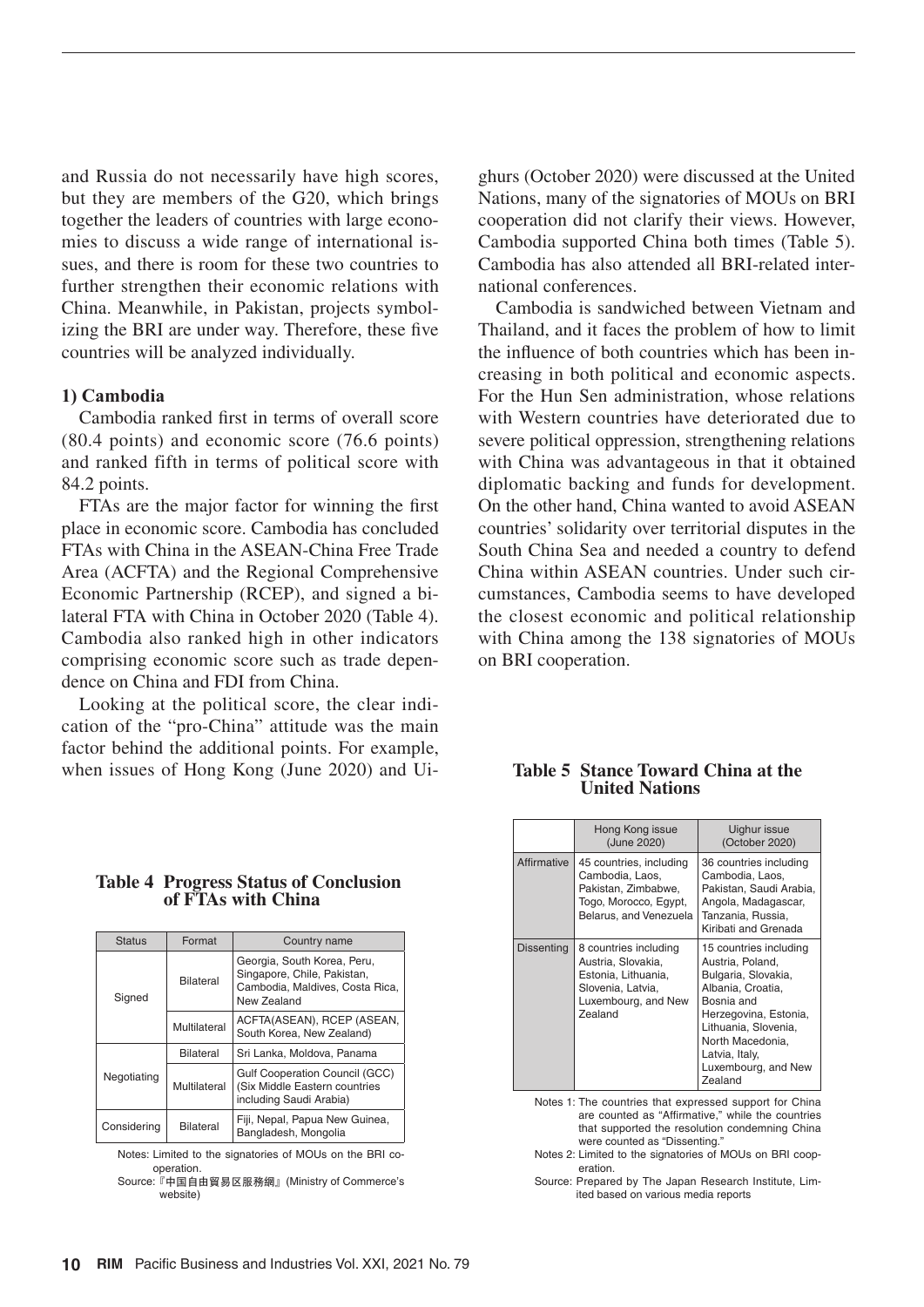#### **2) Laos**

Laos scored 89.8 points and ranked first in political score, while it ranked second in overall score (74.7 points) and third in economic score (59.7 points).

The largest factor which raised Laos' economic score was investment. Laos ranked first in terms of the value of construction contracts as a percentage of GDP, and ranked second in terms of FDI from China (Fig. 7). The construction of the China-Laos railway, a huge national project for the country, is in progress and is scheduled to be completed in 2021. Chinese enterprises have been actively carrying out contract work and direct investment in Laos including the development around the railway.

Meanwhile, Laos ranked first in three indicators, including the frequency of participation in BRI-related international conferences, out of seven areas comprising the political score. In addition, Laos' scores were boosted by the large number of foreign students in China (students from Laos who are studying in China) per population of 10,000 and the relatively large number of embassy



#### **Fig. 7 Construction Contracts Involving Chinese Enterprises**

Notes 1: The top 10 countries with higher ratio of construction contract value to GDP among the signatories of MOUs on the BRI cooperation.

Notes 2: Based on the 5-year cumulative comparison. Source: Prepared by The Japan Research Institute, Limited based on the Ministry of Commerce's "China Commerce Yearbook," World Bank and United Nations

and consulates.

The reason why Laos and China need each other is almost the same as the case of Cambodia. However, Laos differs from Cambodia in that it is a socialist country like China, and it has good relations with Europe and the United States, nonetheless.

#### **3) Russia**

While Russia ranked second in political score with 89.1 points, it ranked 87th in economic score with 28.6 points, which was around 4 points lower than the median value of the economic score. Russia ranked 11th in overall score (58.9 points) reflecting the high political score.

Looking at the breakdown of the political score, the number of visits by Chinese leaders stands out among the signatories of MOUs on BRI cooperation (Fig. 8). The high number of visits by President Xi Jinping and Premier Li Keqiang in

#### **Fig. 8 Number of Visits by Chinese Leaders (2014 – November 2020)**



Notes 1: The number of visits to countries by President Xi Jinping, Premier Li Keqiang, Political Bureau member in charge of foreign affairs, and Foreign Minister are counted (except for the cases where Chinese leaders visited the counterparty countries for international conferences, but their meetings with the leaders of the counterparty countries could not be confirmed).

- Notes 2: The top 10 countries with the largest number of visits among the signatories of MOUs on the BRI cooperation
- Source: Prepared by The Japan Research Institute, Limited based on various media reports, the Ministry of Foreign Affairs, and the Chinese government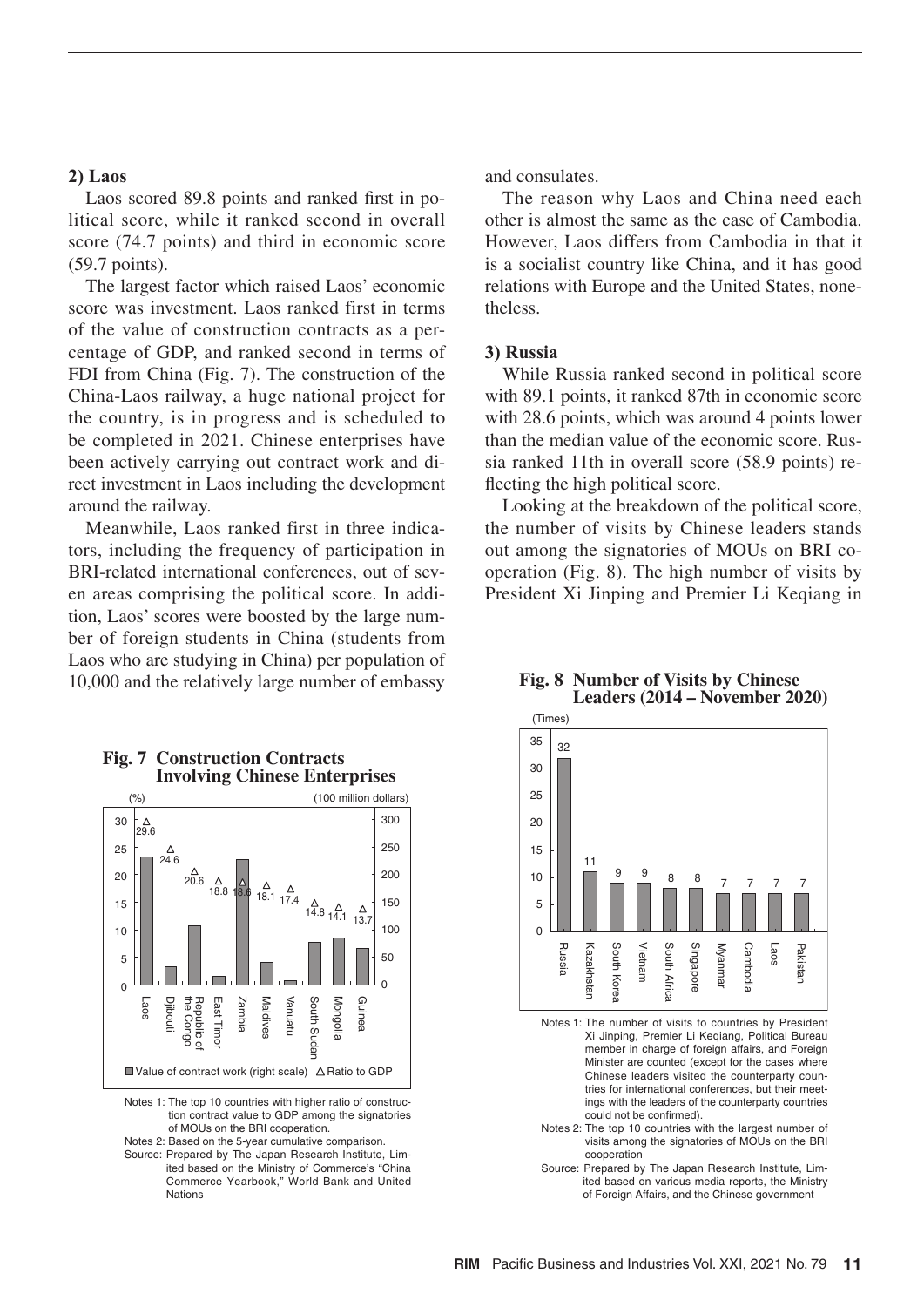particular indicates China's emphasis on political relations with Russia. Russia also ranked first in terms of the number of embassy and consulates. These two elements were the main reason boosting Russia's political score to the second place. Russia also ranked first or within top positions in other five areas.

In contrast, economic scores such as trade dependence were generally low (Fig. 9). The following two structural factors can be pointed out as the reasons: 1) the size of the economy is large (11th largest GDP in the world), and it is difficult to increase the score evaluated as a ratio to GDP, and 2) the neighboring EU is the largest trading partner (export destination of energy) from the viewpoint of Russia. In addition, as for the reason why the economic relationship between Russia and China has not deepened, it can be pointed out that their interests do not always coincide. China and Russia are wary of increasing their dependence on each other in the supply of energy and consumer goods, respectively, and this seems to have hindered the deepening of economic relations. This mismatch in economic interests contrasts with the political need for China and Russia to oppose the United States.

#### **Fig. 9 Trade Dependence on China of Signatories of MOUs on BRI Cooperation (2019, ratio to GDP)**



Source: Prepared by The Japan Research Institute, Limited based on the IMF and the World Bank

## **4) Italy**

Same as Russia, Italy is classified as a "strong political ties and weak economic ties-type." While Italy ranked 20th in political score with 63.5 points, it ranked 92nd in economic score with only 28.0 points. Reflecting the low economic score, Italy ranked 32nd in overall score (45.7 points).

Looking at the breakdown of the political score, the frequency of participation in BRI-related international conferences and the number of Confucius Institutes were the factors that contributed to the additional points. However, Italy did not attend the BRI Foreign Ministers' Meeting held in June 2020, and instead took the side of criticizing China at the United Nations General Assembly held in October 2020 on the Uighur issue. It can be said that Italy has a "special" relationship with China among the G7 member countries, as it is the only G7 member country that has signed an MOU on the BRI and has come to take a stern approach toward China. However, its relationship is not so close as to disturb the coordination of the G7.

Looking at the breakdown of the economic score, Italy increased its score in third country market cooperation, which means the government's push to develop markets and infrastructure overseas with Chinese enterprises. Only 14 countries have concluded an MOU on third country market cooperation with China, and only five countries have done so among the signatories of MOUs on BRI cooperation including South Korea and Singapore. Despite the foregoing, Italy's economic score was low on the whole since there were small additional points in other indicators. The largest trade partner for Italy is other EU countries, so economic relations with China are harder to deepen than with Russia.

#### **5) Pakistan**

Pakistan ranked fourth in overall score with 67.6 points and ranked third in political score with 88.7 points, securing a position within the top five. On the other hand, Pakistan ranked 26th in economic score with 46.4 points. This indicates that Pakistan's economic ties with China are not particularly high among the 43 countries classified as the "strong political ties and strong economic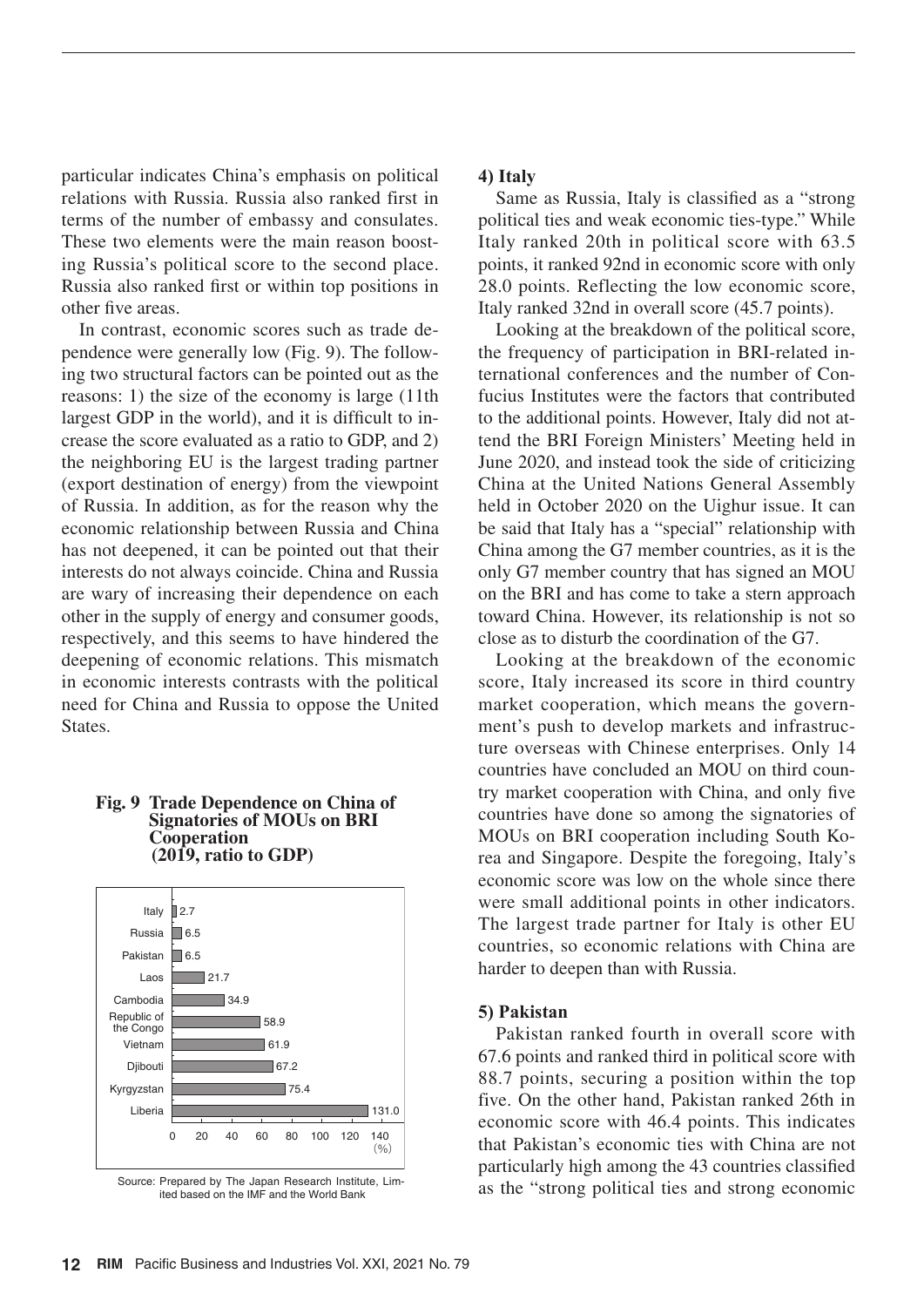ties-type."

In the breakdown of the economic score, the currency swap agreements and the conclusion of a bilateral FTA can be mentioned as factors behind the additional points. However, Pakistan has not concluded multilateral FTAs such as the RCEP with China, which resulted in a gap in score with other countries that ranked higher in the economic score. Moreover, Pakistan did not gain high scores in such areas as trade dependence on China, FDI from China, and the value of construction contracts.

In Pakistan, the China-Pakistan Economic Corridor (CPEC) is promoted as one of the most important BRI projects. CPEC is said to be the "largest economic cooperation package in a single country" $(5)$ , but the upward effects of this project on trade and investment are limited at present according to trade and investment data. Pakistan's economic score is expected to rise as CPEC gains momentum in the future.

In the breakdown of the political score, the high score was acquired in six fields except for the number of foreign students in China. In particular, Pakistan ranked first by gaining full scores in each of the indicators including the frequency of participation in BRI-related international conferences, support for China at the United Nations, and the names of bilateral relations (in response to a call from China, Pakistan has officially announced that it would build a community of common destiny with  $China<sup>(6)</sup>$ .

Behind the close political relationship between Pakistan and China is the shared interest of the two countries in keeping India, a major power in South Asia, in check. Ensuring political stability and economic prosperity without the influence of India has been a challenge for Pakistan since its separation and independence from British India. On the other hand, China can keep India, which it has territorial disputes with, in check by strengthening its relationship with Pakistan. Both sides benefit in such a way, and the firm political connection which ranked within top three even among the 138 signatories of MOUs on BRI collaboration was developed. CPEC is a project that symbolizes the China-Pakistan relationship, which involves a

common interest in keeping India in check as the economic corridor passes through the Kashmir region, where India and Pakistan are in dispute.

## **3. How Will China Promote the BRI Going Forward?**

As noted in Section 1, the Xi Jinping administration will promote the BRI with the aim of increasing the number of "pro-China" countries. Meanwhile, the hardline attitude of the U.S. toward China will not likely change even after the new Biden administration takes office. Since the Biden administration has indicated its policy to oppose China by improving relations with its allies, the environment surrounding China may even become more severe than under the Trump administration. Therefore, the Xi Jinping administration is likely to promote the BRI with an emphasis on the following points.

The first point is to break the encirclement of China. After 2018, in the middle of the Trump administration, the United States began to focus on the encirclement of China through the Free and Open Indo-Pacific (FOIP) strategy. This reflected the rise of a hardline stance toward China based on the recognition that the engagement policy had failed. Despite some differences in approach among administrations, the United States has promoted an engagement policy since the normalization of diplomatic relations with China, and supported China's accession to the WTO while expanding trade and investment. This was based on the idea that China's political democratization would be achieved eventually if economic liberalization is promoted and China becomes affluent.

However, under the situation that the one-party rule of the Chinese Communist Party was rather strengthened under the Xi Jinping administration, resulting in a rise of the hardline stance that democratization should be pressed by putting pressure on China. Such a hardline stance toward China has become a consensus that transcends political parties, and it is unlikely that it will ease with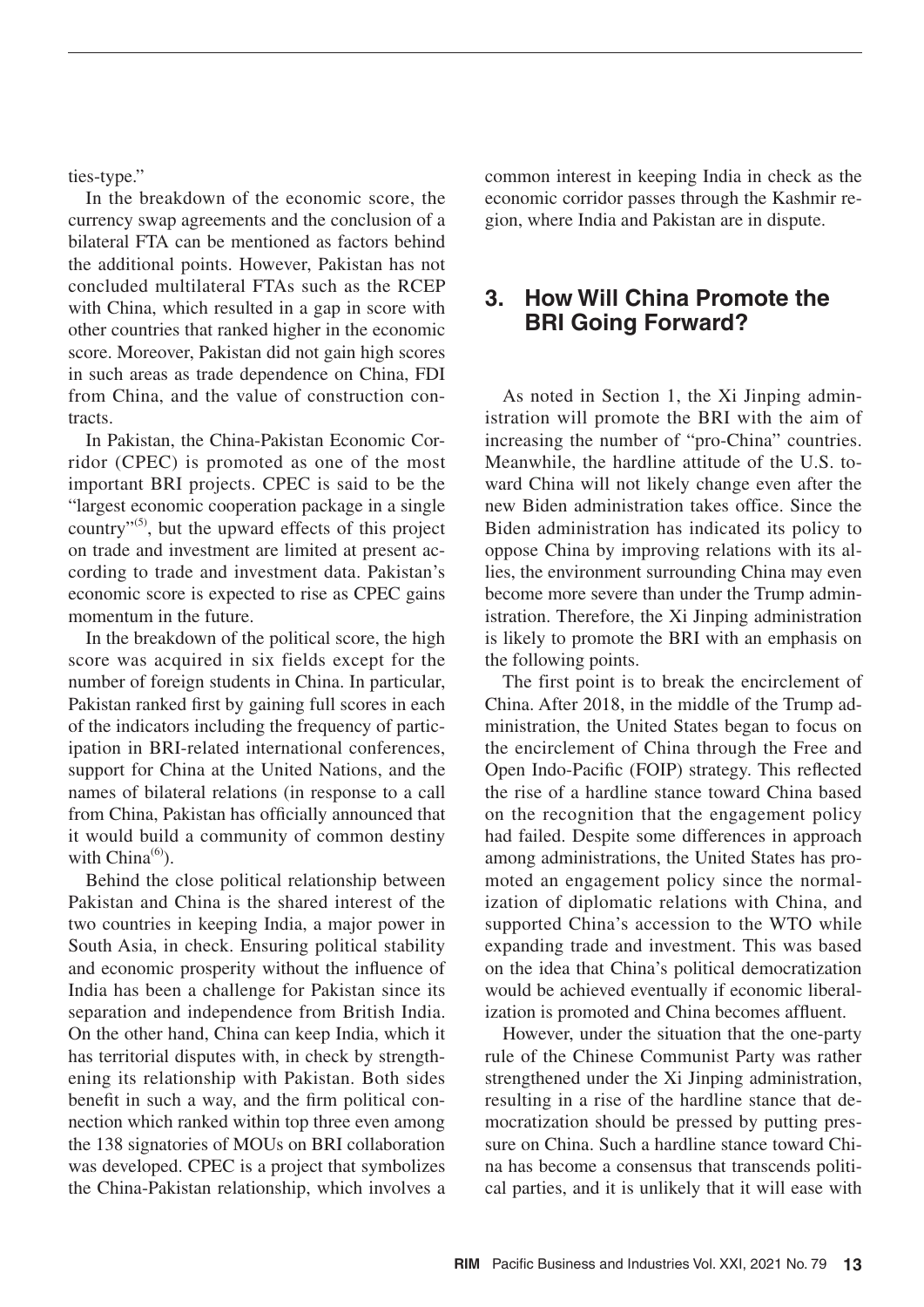the inauguration of the new Biden administration. Rather, President Biden has indicated his policy of opposing China by improving relations with allies, and there is a possibility that an encirclement of China will be formed that will isolate China internationally.

In the meantime, the Xi Jinping administration is planning to further promote the BRI under the diplomatic strategy of leading the world in place of the United States by the middle of this century. However, it is difficult to develop relations based on "strong political ties and strong economic ties" like with Cambodia and Laos with all signatories of MOUs on BRI cooperation, and it is not a realistic way either. If the new Biden administration were to attempt an encirclement of China, it would be the most urgent and critical objective of the BRI to break through such encirclement.

 As pointed out in Table 5, there are many countries in the United Nations that support China, such as in Africa, so there is no fear of isolation. Therefore, securing "pro-China" countries in the G20 will be critical for China in the future. Members of the G20 include seven signatories of MOUs on BRI cooperation. China is expected to strengthen relations with these countries, for example, by fostering excellent IT engineers and space development with Russia, and by promoting non-oil-dependent industries with Saudi Arabia.

The other is emphasis on quality. At the Fifth Plenary Session of the 19th Central Committee of the Chinese Communist Party (Fifth Plenary Session of the CCP Central Committee) held in October 2020, the draft of the 14th Five-year Plan from 2021 was adopted, and the policy of "emphasizing quality" was specified in terms of the  $BRI^{(7)}$ (Table 6). Cooperation in a wide range of fields such as digital industry and public health, and the conclusion of high-level bilateral and multilateral FTAs will be promoted, and cooperation centering on infrastructure development is expected to be raised to a higher level.

In addition, in the draft of the 14th Five-year Plan, "expansion of two-way trade and investment" and "financing in light of debt sustainability" were incorporated as the policies on the BRI. These are measures that will bring more benefits

#### **Table 6 Policies for the Medium-term Plan Related to the BRI**

| Policy                                               | Specific examples                                                                                                    |  |  |  |
|------------------------------------------------------|----------------------------------------------------------------------------------------------------------------------|--|--|--|
|                                                      | $\cdot$ Cooperation in a wide range of areas, including<br>the digital industry, supply chains, and public<br>health |  |  |  |
| Focus on<br>quality                                  | Promoting the conclusion of high-level bilateral<br>and multilateral FTA networks                                    |  |  |  |
|                                                      | Expansion of two-way trade and investment                                                                            |  |  |  |
|                                                      | · Financing in light of debt sustainability                                                                          |  |  |  |
|                                                      | $\cdot$ Promotion of dual circulation                                                                                |  |  |  |
| Others                                               | Strengthening of security measures                                                                                   |  |  |  |
| Notes 1: Dual circulation is a new development model |                                                                                                                      |  |  |  |

Notes 1: Dual circulation is a new development model which promotes the expansion of trade and direct investment with a main focus on the expansion of domestic demand.

Notes 2: The draft of the 14th Five-year Plan does not specify the details of "strengthening of security measures."

Source: Prepared by The Japan Research Institute, Limited based on "www.cpcnews.cn"

to the signatories of MOUs on BRI cooperation and can be interpreted as part of the efforts toward the emphasis on quality that was adopted at the Fifth Plenary Session of the 19th Central Committee of the Chinese Communist Party.

## **Conclusion**

When the Xi Jinping administration promotes the BRI, the following two points may be factors that hinder its progress.

The first point is the expansion of trade deficits with China. Against the backdrop of the continued growth of the Chinese economy and the implementation of trade liberalization measures (tariff cuts, etc.), exports from the signatories of MOUs on BRI cooperation to China increased. However, imports from China increased at a pace exceeding that of exports, and the trade deficit with China of each country has been growing. To alleviate this situation, China has been promoting import promotion measures such as expanding purchases of high-quality foreign products and holding exhibitions. However, it is difficult to believe that this will lead to the drastic correction of the trade imbalance. If trade deficits with China continue to grow, the BRI and, in turn, China's centripetal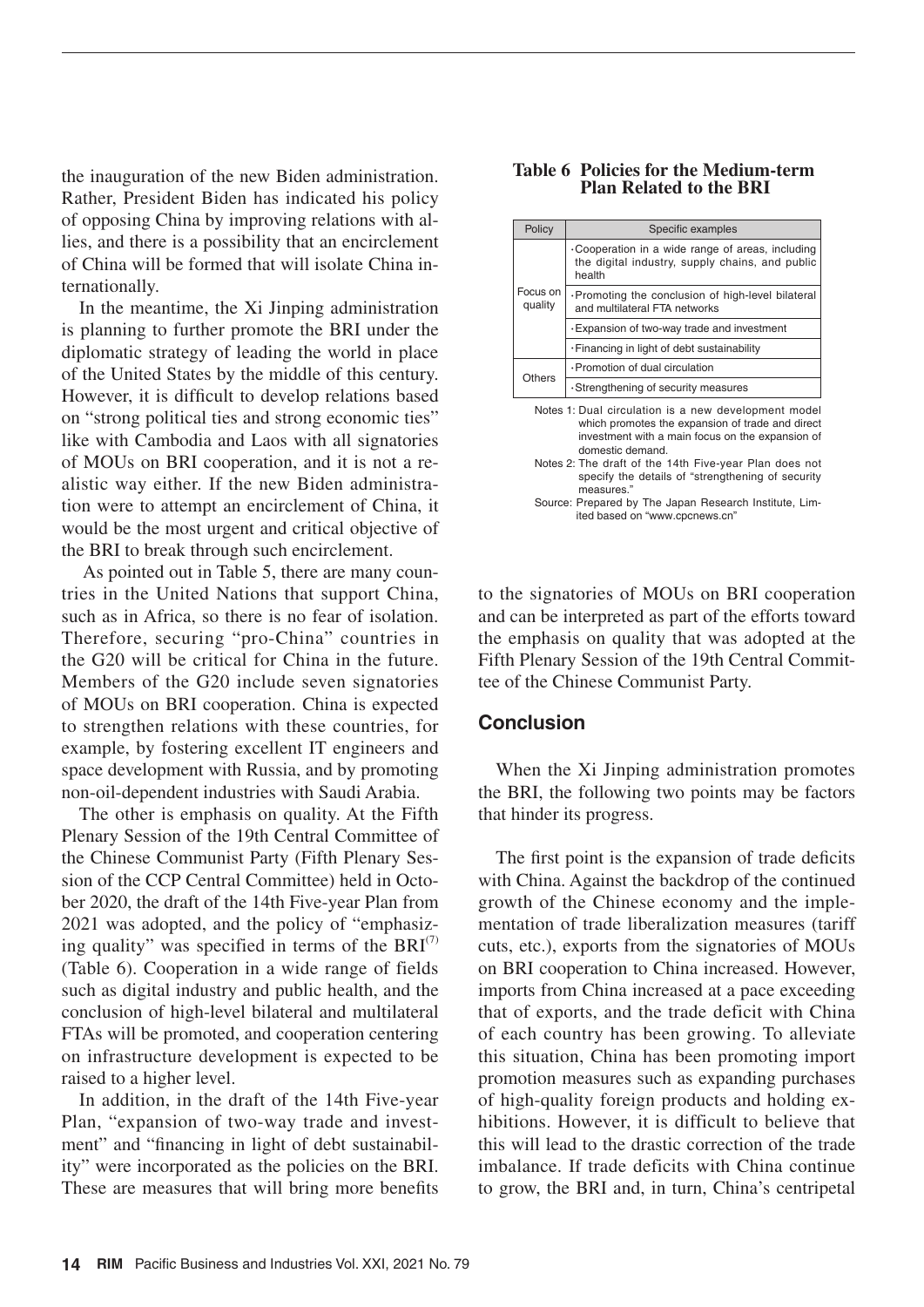force may decline.

The second point is the declining support of domestic public opinion for overseas assistance. There is also a view within China that doubts large-scale aid to other countries. Since information control became stricter, criticism of overseas support could not easily surface. However, there are still online claims saying that "domestic poverty measures should be prioritized over external assistance"<sup>(8)</sup>. If these claims are strengthened by a decline in the potential growth rate and an increase in the fiscal deficit, the budget for overseas assistance may be restrained, and funds for promoting the BRI may not be secured.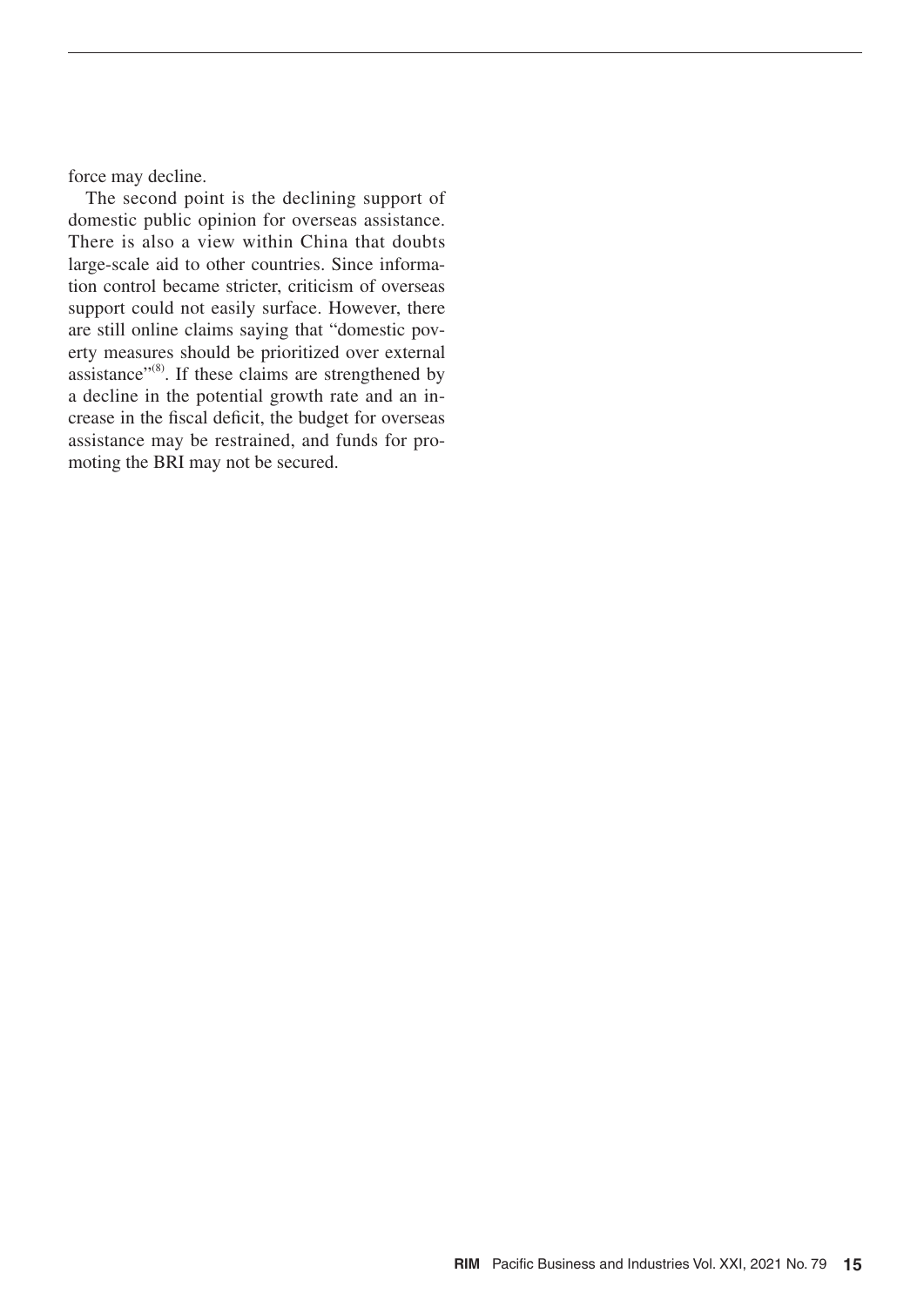# **Column: Method for Calculating Economic and Political Scores of the 138 Signatories of MOUs on BRI Cooperation**

〇 Procedures for score calculation

1) Seven areas that are considered to indicate the economic and political closeness with China were selected and indexed. Reference 1 shows the list of selected indicators, and the sources and calculation methods for each indicator.

## (Reference1) Selected Indicators, Sources and Calculation methods Economic score

| Indicator                                                   | Source                                                                                                                                                                                                                         | Calculation method                                                                                                                                                                                                                                                                                                                                                                                                                                                                                                 |
|-------------------------------------------------------------|--------------------------------------------------------------------------------------------------------------------------------------------------------------------------------------------------------------------------------|--------------------------------------------------------------------------------------------------------------------------------------------------------------------------------------------------------------------------------------------------------------------------------------------------------------------------------------------------------------------------------------------------------------------------------------------------------------------------------------------------------------------|
|                                                             |                                                                                                                                                                                                                                | • The ratio of increase in FDI stock to GDP (increase as a percentage of GDP<br>in 2019) of each country in the last eight years (2013-2019) is calculated.                                                                                                                                                                                                                                                                                                                                                        |
| FDI from China                                              | "Statistical Bulletin of China's Outward Foreign<br>Direct Investment" released by the Ministry of<br>Commerce, etc., while GDP data is based on<br>the World Bank (United Nations statistics if the<br>data is not available) | • The countries are ranked in descending order of the ratio to GDP, with the top<br>country receiving 20 points and the bottom country receiving 0 points.<br>Example: If there are multiple countries with the same or no data, and the<br>lowest ranked country is in 100th place, the country ranked first receives 20<br>points, that ranked second receives 19.8 points, that ranked 99th receives 0.2<br>point, and that ranked 100th receives 0 points. Countries without data also<br>receive zero points. |
|                                                             | Trade value data is based on the IMF's DOT.                                                                                                                                                                                    | • The value of trade with China as a percentage of GDP in 2019 and 2013 is<br>calculated for each country.                                                                                                                                                                                                                                                                                                                                                                                                         |
| Trade dependence on China                                   | while GDP data is based on the same source<br>as that for "FDI from China"                                                                                                                                                     | The countries are ranked in descending order of (value of trade with China as<br>a percentage of GDP in 2019 – value of trade with China as a percentage of<br>GDP in 2013), and then the same calculation method as for "FDI from China"<br>is applied.                                                                                                                                                                                                                                                           |
| Value of construction contracts                             | The Ministry of Commerce's "China Commerce<br>Yearbook" while GDP data is based on the                                                                                                                                         | · The total value of new construction contracts by Chinese enterprises in each<br>country (2014-2018) as a percentage of GDP is calculated.                                                                                                                                                                                                                                                                                                                                                                        |
|                                                             | same source as that for "FDI from China"                                                                                                                                                                                       | • After calculating the value as a percentage of GDP, the same calculation<br>method as for "FDI from China" is applied.                                                                                                                                                                                                                                                                                                                                                                                           |
| <b>Conclusion of FTAs</b>                                   | 『中国自由貿易区服務網』(Website of the Ministry<br>of Commerce of the People's Republic of China)                                                                                                                                         | . If all bilateral and multilateral (China-ASEAN, RCEP) FTAs with China have<br>been enforced and relevant agreements have been concluded, 10 points are<br>given. The countries with two effective FTAs are given 6.7 points, those with<br>one effective FTA are given 3.3 points, and those with no effective FTAs are<br>given zero points.                                                                                                                                                                    |
| Currency swap agreements                                    | People's Bank of China (PBOC) website, edited<br>by 李巍主編, 『中国経済外交藍皮書(2020)』                                                                                                                                                    | . The countries with an effective currency swap agreement are given 10<br>points, while the countries whose currency swap agreement has expired and<br>in cases where a new time-bound agreement has not been concluded and<br>those countries without a currency swap agreement are given zero points.                                                                                                                                                                                                            |
| Conclusion of an MOU on third<br>country market cooperation | National Development and Reform Commission<br>(NDRC) (material released in September 2019)                                                                                                                                     | . The countries that have concluded an MOU on third country market<br>cooperation with China are given 10 points, while those countries that have<br>not concluded one are given zero points.                                                                                                                                                                                                                                                                                                                      |
| Conclusion of an MOU related<br>to the Digital Silk Road    | Eurasia Group, "The Digital Silk Road:<br>Expanding China's Digital Footprint," various<br>media reports                                                                                                                       | The countries that have concluded an intergovernmental MOU on the Digital<br>Silk Road (including technical cooperation in telecommunication) with China<br>are given 10 points, while those countries without one are given zero points.                                                                                                                                                                                                                                                                          |

Notes: If the GDP for 2019 has not been announced, the data for 2018 is substituted.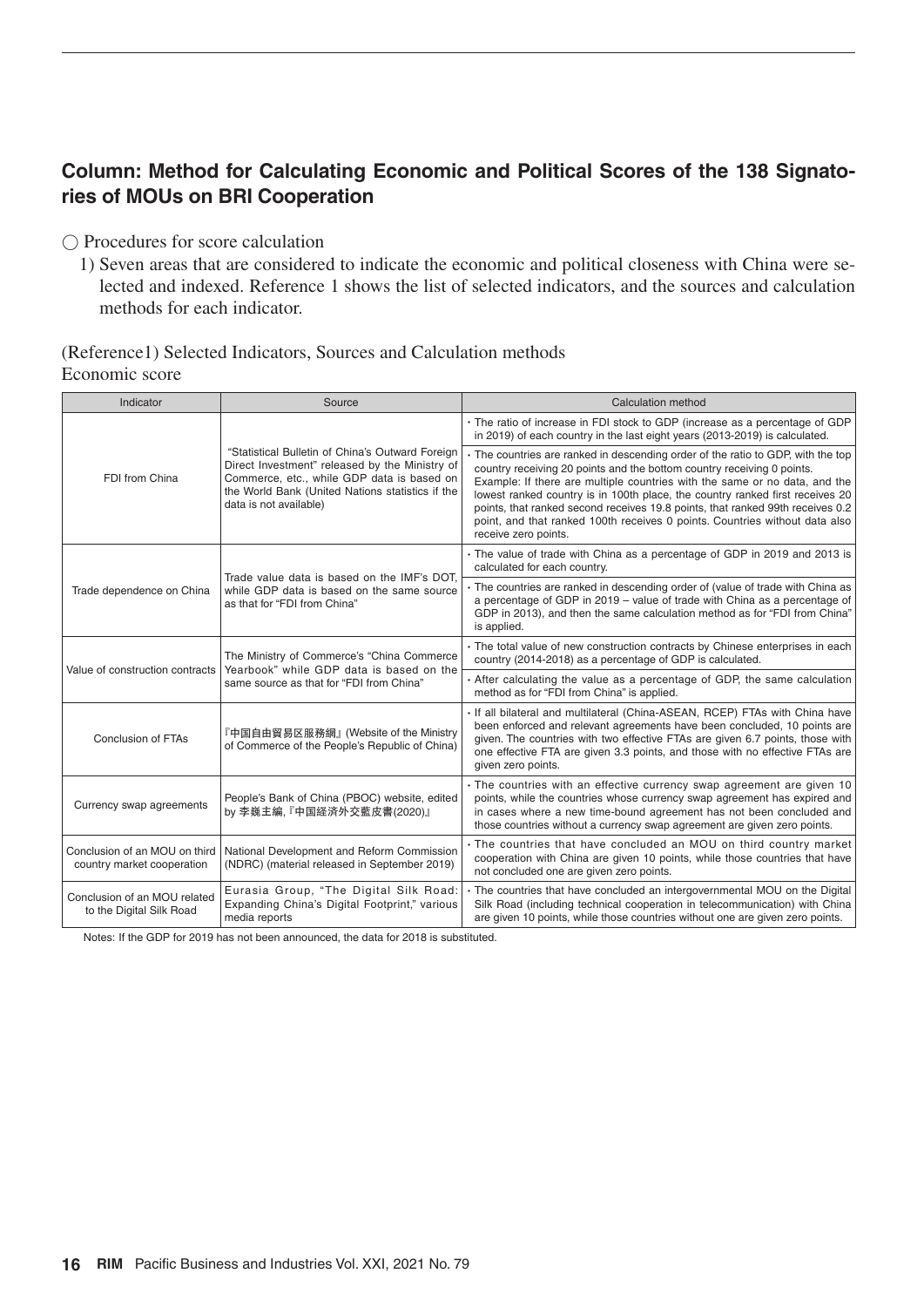#### Political score

| Indicator                                                                 | Source                                                                                                                                                                                                                                         | Calculation method                                                                                                                                                                                                                                                                                                                                                                                                                                                                            |
|---------------------------------------------------------------------------|------------------------------------------------------------------------------------------------------------------------------------------------------------------------------------------------------------------------------------------------|-----------------------------------------------------------------------------------------------------------------------------------------------------------------------------------------------------------------------------------------------------------------------------------------------------------------------------------------------------------------------------------------------------------------------------------------------------------------------------------------------|
|                                                                           |                                                                                                                                                                                                                                                | · Frequency of participation in the BRI International Cooperation Summits held<br>in 2017 and 2019 and the BRI Foreign Ministers' Meeting held in 2020 is<br>counted.                                                                                                                                                                                                                                                                                                                         |
| Frequency of participation<br>in BRI-related international<br>conferences | "Belt and Road Portal" (Chinese government's<br>official website on the BRI), Chinese Ministry of<br>Foreign Affairs' website                                                                                                                  | When national leaders/foreign minister participated in all of the three<br>conferences, 20 points are given. When they participated in two conferences,<br>10 points are given. When they participated in one conference, 5 points are<br>given. When they did not participate in any conferences, zero points are<br>given.                                                                                                                                                                  |
|                                                                           |                                                                                                                                                                                                                                                | · The number of visits by the eight senior Chinese leaders to the counterparty<br>country during the period between 2014 and the end of November 2020 is<br>counted.                                                                                                                                                                                                                                                                                                                          |
| Number of visits by Chinese<br>leaders to the counterparty<br>country     | Chinese Ministry of Foreign Affairs' website,<br>Chinese government's website                                                                                                                                                                  | The number of visits corrected by multiplying the number of visits by a five-<br>fold correction factor for President Xi Jinping and a three-fold correction factor<br>for Premier Li Keqiang, among the leaders, is calculated.                                                                                                                                                                                                                                                              |
|                                                                           |                                                                                                                                                                                                                                                | After the corrected number of visits is counted, the same calculation method<br>as for "FDI from China" is applied.                                                                                                                                                                                                                                                                                                                                                                           |
|                                                                           | Chinese Ministry of Foreign Affairs' website                                                                                                                                                                                                   | • The names of bilateral relationships with the counterparty country are<br>confirmed.                                                                                                                                                                                                                                                                                                                                                                                                        |
| Names of bilateral<br>relationship                                        |                                                                                                                                                                                                                                                | If the counterparty country has officially announced that it shares (would<br>share) a common destiny with China, 20 points are given. In the case of<br>partnership, 15 points, 10 points or 5 points are given depending on the<br>number of words describing the relationship. If nothing is mentioned, zero<br>points are given.                                                                                                                                                          |
|                                                                           | Various media reports                                                                                                                                                                                                                          | · The counterparty country's stance toward China in the discussions at the<br>United Nations on the issues of Hong Kong (June 2020) and Uighurs (October<br>2020) is confirmed.                                                                                                                                                                                                                                                                                                               |
| Support for China at the<br><b>United Nations</b>                         |                                                                                                                                                                                                                                                | If the counterparty country supported China, a score of +1 is given. If<br>the counterparty country condemned China, a score of -1 is given. If the<br>counterparty country's stance was neutral, a score of 0 is given.                                                                                                                                                                                                                                                                      |
|                                                                           |                                                                                                                                                                                                                                                | $\cdot$ If the total score for the two issues is $+2$ , 10 points are given. If the total score<br>is $+1$ , 7.5 points are given. If the total score is 0, 5 points are given. If the total<br>score is -1, 2.5 points are given. If the total score is -2, zero points are given.                                                                                                                                                                                                           |
|                                                                           | Chinese Ministry of Foreign Affairs' website                                                                                                                                                                                                   | • The number of embassy and consulates is counted by country.                                                                                                                                                                                                                                                                                                                                                                                                                                 |
| Number of embassy and<br>consulates                                       |                                                                                                                                                                                                                                                | If the country which set up more than five Chinese embassy and consulates,<br>10 points are given. If the country which set up four embassy and consulates,<br>8 points are given. If the country which set up three embassy and consulates,<br>6 points are given. If the country which set up two embassy and consulate, 4<br>points are given. If the country which set up only embassy, 2 points are given.<br>If the country which set up no embassy and consulates, 0 points are given. |
| Number of Confucius Institutes                                            | Hanban (an organization under the direct<br>control of the Chinese Ministry of Education)<br>website                                                                                                                                           | • The number of Confucius Institutes and Confucius Classrooms is counted by<br>country.                                                                                                                                                                                                                                                                                                                                                                                                       |
|                                                                           |                                                                                                                                                                                                                                                | After sorting the results in descending order, the same calculation method as<br>for "FDI from China" is applied.                                                                                                                                                                                                                                                                                                                                                                             |
| Number of foreign students in<br>China                                    | The number of foreign students in China<br>is based on the Ministry of Foreign Affairs'<br>"Chinese Diplomacy" (original source: Chinese<br>Ministry of Education), while the population data<br>is based on the United Nations and World Bank | · The number of foreign students in China per population of 10,000 in each<br>country is calculated.                                                                                                                                                                                                                                                                                                                                                                                          |
|                                                                           |                                                                                                                                                                                                                                                | After sorting the results in descending order, the same calculation method as<br>for "FDI from China" is applied.                                                                                                                                                                                                                                                                                                                                                                             |

Notes 1: Confucius Classrooms are Chinese language educational organizations certified by the Chinese government, established mainly in locations other than universities.

Notes 2: As of January 2021, the number of Confucius lnstitutes by country cannot be confirmed on the Hanban's website.

After that, Hanban seems to have undergone a major organizational change, including its name.

 $\mathcal{L}$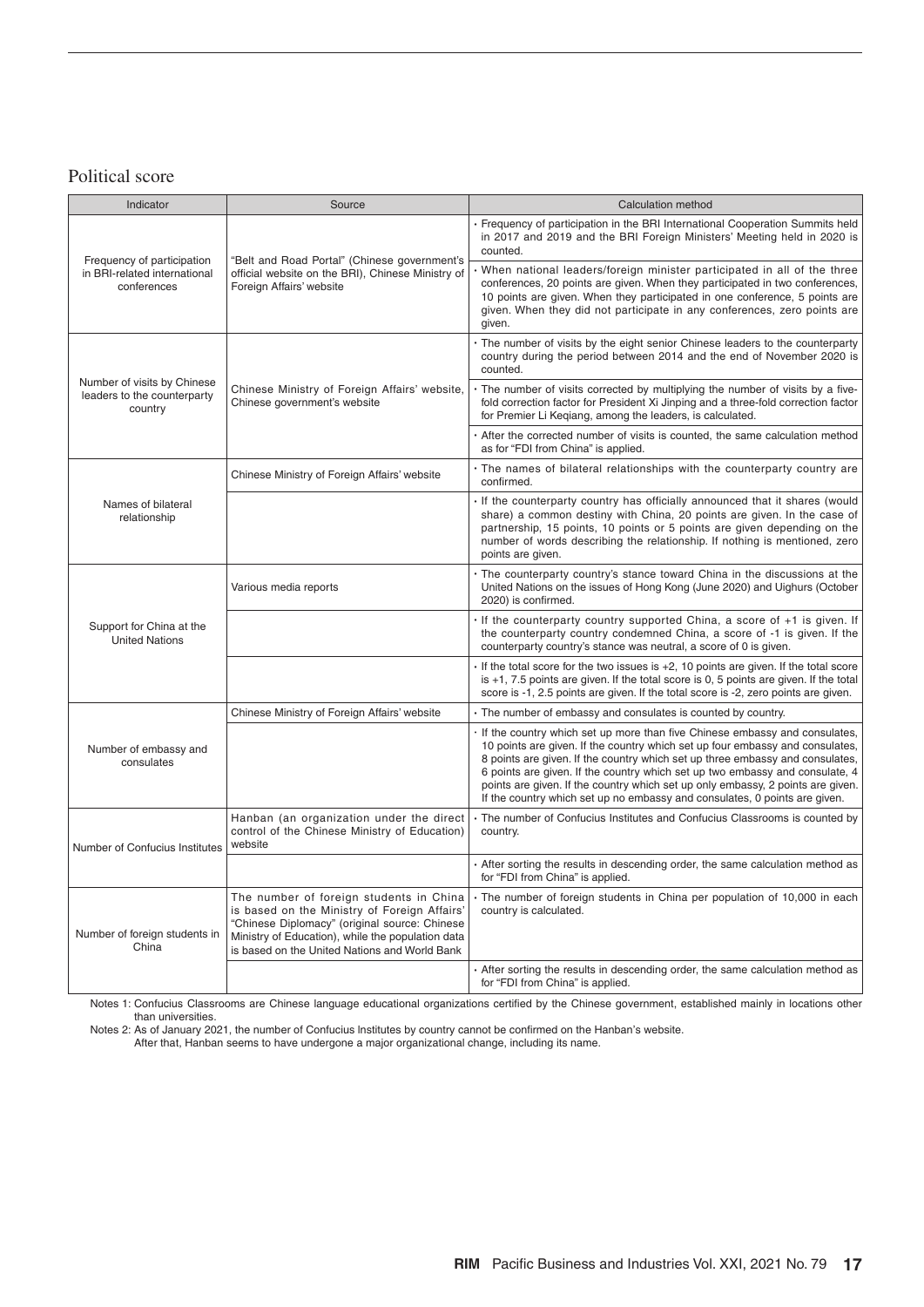- 1) Points are given for each indicator, and the economic score and the political score (maximum of 100 points each) are calculated based on the total points.
- 2) The overall score (maximum of 100 points) is calculated as an average of the economic score and the political score.

(Reference 2) Points Allocation for Each Indicator and Full Scores for the Economic Store, Political Score, and Overall score

|                                                                     | Economic score                                              | Political score |                                                                        |        |  |  |
|---------------------------------------------------------------------|-------------------------------------------------------------|-----------------|------------------------------------------------------------------------|--------|--|--|
|                                                                     | Indicator                                                   | Points          | Indicator                                                              | Points |  |  |
|                                                                     | FDI from China                                              | 20              | Frequency of participation in BRI-related<br>international conferences | 20     |  |  |
| 2                                                                   | Trade dependence on China                                   | 20              | Number of visits by Chinese leaders to the<br>counterparty country     | 20     |  |  |
| 3                                                                   | Value of construction contracts                             | 20              | Names of bilateral relationship                                        | 20     |  |  |
| 4                                                                   | Conclusion of FTAs                                          | 10              | Support for China at the United Nations                                | 10     |  |  |
| 5                                                                   | Currency swap agreements                                    | 10              | Number of embassy and consulates                                       | 10     |  |  |
| 6                                                                   | Conclusion of an MOU on third country market<br>cooperation | 10              | Number of Confucius Institutes                                         | 10     |  |  |
| $\overline{7}$                                                      | Conclusion of an MOU related to the Digital Silk<br>Road    | 10              | Number of foreign students in China                                    | 10     |  |  |
|                                                                     | Total                                                       | 100             | Total                                                                  | 100    |  |  |
| Overall score = (Economic score + Political score) /2<br>100 points |                                                             |                 |                                                                        |        |  |  |

[Reference in the Appendix] Table 1 Relationship of the Signatories of MOUs on BRI Cooperation with China (Overall Score, Economic Score, and Political Score)

| Rank                    | Country name     | Overall<br>score | Economic<br>score | Political<br>score |
|-------------------------|------------------|------------------|-------------------|--------------------|
| 1                       | Cambodia         | 80.4             | 76.6              | 84.2               |
| 2                       | Laos             | 74.7             | 59.7              | 89.8               |
| 3                       | Myanmar          | 67.9             | 49.7              | 86.1               |
| $\overline{\mathbf{4}}$ | Pakistan         | 67.6             | 46.4              | 88.7               |
| 5                       | Mongolia         | 67.2             | 59.5              | 74.9               |
| 6                       | Malaysia         | 66.3             | 58.4              | 74.3               |
| 7                       | Kazakhstan       | 63.9             | 45.8              | 82.0               |
| 8                       | Singapore        | 61.9             | 61.0              | 62.8               |
| 9                       | Kyrgyzstan       | 61.7             | 51.6              | 71.9               |
| 10                      | Vietnam          | 60.3             | 53.5              | 67.2               |
| 11                      | Russia           | 58.9             | 28.6              | 89.1               |
| 12                      | <b>Belarus</b>   | 58.6             | 46.4              | 70.8               |
| 13                      | Indonesia        | 57.9             | 42.7              | 73.0               |
| 14                      | Thailand         | 57.8             | 42.6              | 73.0               |
| 15                      | Uzbekistan       | 56.0             | 44.0              | 68.1               |
| 16                      | South Korea      | 55.7             | 50.0              | 61.4               |
| 17                      | UAE              | 52.5             | 48.4              | 56.6               |
| 18                      | Papua New Guinea | 52.3             | 54.0              | 50.7               |
| 19                      | Serbia           | 52.1             | 39.3              | 64.9               |
| 20                      | Tajikistan       | 52.0             | 39.7              | 64.2               |
| 21                      | Ethiopia         | 51.1             | 36.3              | 65.9               |
| 22                      | <b>Maldives</b>  | 51.1             | 54.1              | 48.0               |
| 23                      | Guinea           | 50.8             | 55.6              | 45.9               |
| 24                      | Mozambique       | 48.9             | 54.4              | 43.4               |
| 25                      | Egypt            | 48.6             | 38.5              | 58.7               |

| lank           | Country name     | Overall<br>score | Economic<br>score | Political<br>score | Rank | Country name             | Overall<br>score | Economic<br>score | Political<br>score |
|----------------|------------------|------------------|-------------------|--------------------|------|--------------------------|------------------|-------------------|--------------------|
| $\mathbf{1}$   | Cambodia         | 80.4             | 76.6              | 84.2               | 26   | <b>Equatorial Guinea</b> | 48.1             | 49.3              | 46.9               |
| $\overline{c}$ | Laos             | 74.7             | 59.7              | 89.8               | 27   | Zimbabwe                 | 47.8             | 41.3              | 54.3               |
| 3              | Myanmar          | 67.9             | 49.7              | 86.1               | 28   | New Zealand              | 47.8             | 47.6              | 48.0               |
| 4              | Pakistan         | 67.6             | 46.4              | 88.7               | 29   | Chile                    | 47.5             | 30.4              | 64.7               |
| 5              | Mongolia         | 67.2             | 59.5              | 74.9               | 30   | Djibouti                 | 46.6             | 56.2              | 37.0               |
| 6              | Malaysia         | 66.3             | 58.4              | 74.3               | 31   | Nepal                    | 46.0             | 28.6              | 63.4               |
| $\overline{7}$ | Kazakhstan       | 63.9             | 45.8              | 82.0               | 32   | Italy                    | 45.7             | 28.0              | 63.5               |
| 8              | Singapore        | 61.9             | 61.0              | 62.8               | 33   | Hungary                  | 45.4             | 30.5              | 60.2               |
| 9              | Kyrgyzstan       | 61.7             | 51.6              | 71.9               | 34   | Kenya                    | 44.6             | 36.0              | 53.2               |
| 10             | Vietnam          | 60.3             | 53.5              | 67.2               | 35   | Sri Lanka                | 44.3             | 31.2              | 57.5               |
| 11             | Russia           | 58.9             | 28.6              | 89.1               | 36   | Turkey                   | 44.0             | 40.6              | 47.5               |
| 12             | <b>Belarus</b>   | 58.6             | 46.4              | 70.8               | 37   | Greece                   | 43.9             | 23.7              | 64.2               |
| 13             | Indonesia        | 57.9             | 42.7              | 73.0               | 38   | Republic of the Congo    | 43.8             | 39.3              | 48.4               |
| 14             | Thailand         | 57.8             | 42.6              | 73.0               | 39   | Senegal                  | 43.1             | 40.0              | 46.2               |
| 15             | Uzbekistan       | 56.0             | 44.0              | 68.1               | 40   | Gabon                    | 43.0             | 45.9              | 40.1               |
| 16             | South Korea      | 55.7             | 50.0              | 61.4               | 41   | Suriname                 | 42.6             | 47.0              | 38.2               |
| 17             | UAE              | 52.5             | 48.4              | 56.6               | 42   | Peru                     | 42.6             | 43.7              | 41.4               |
| 18             | Papua New Guinea | 52.3             | 54.0              | 50.7               | 43   | Samoa                    | 42.2             | 52.7              | 31.8               |
| 19             | Serbia           | 52.1             | 39.3              | 64.9               | 44   | Philippines              | 42.2             | 32.0              | 52.3               |
| 20             | Tajikistan       | 52.0             | 39.7              | 64.2               | 45   | East Timor               | 41.9             | 55.5              | 28.4               |
| 21             | Ethiopia         | 51.1             | 36.3              | 65.9               | 46   | Zambia                   | 41.8             | 53.9              | 29.7               |
| 22             | <b>Maldives</b>  | 51.1             | 54.1              | 48.0               | 47   | <b>Brunei</b>            | 41.4             | 40.6              | 42.2               |
| 23             | Guinea           | 50.8             | 55.6              | 45.9               | 48   | Portugal                 | 41.3             | 28.4              | 54.2               |
| 24             | Mozambique       | 48.9             | 54.4              | 43.4               | 49   | <b>Czech Republic</b>    | 40.3             | 32.5              | 48.2               |
| 25             | Egypt            | 48.6             | 38.5              | 58.7               | 50   | Poland                   | 39.7             | 30.6              | 48.7               |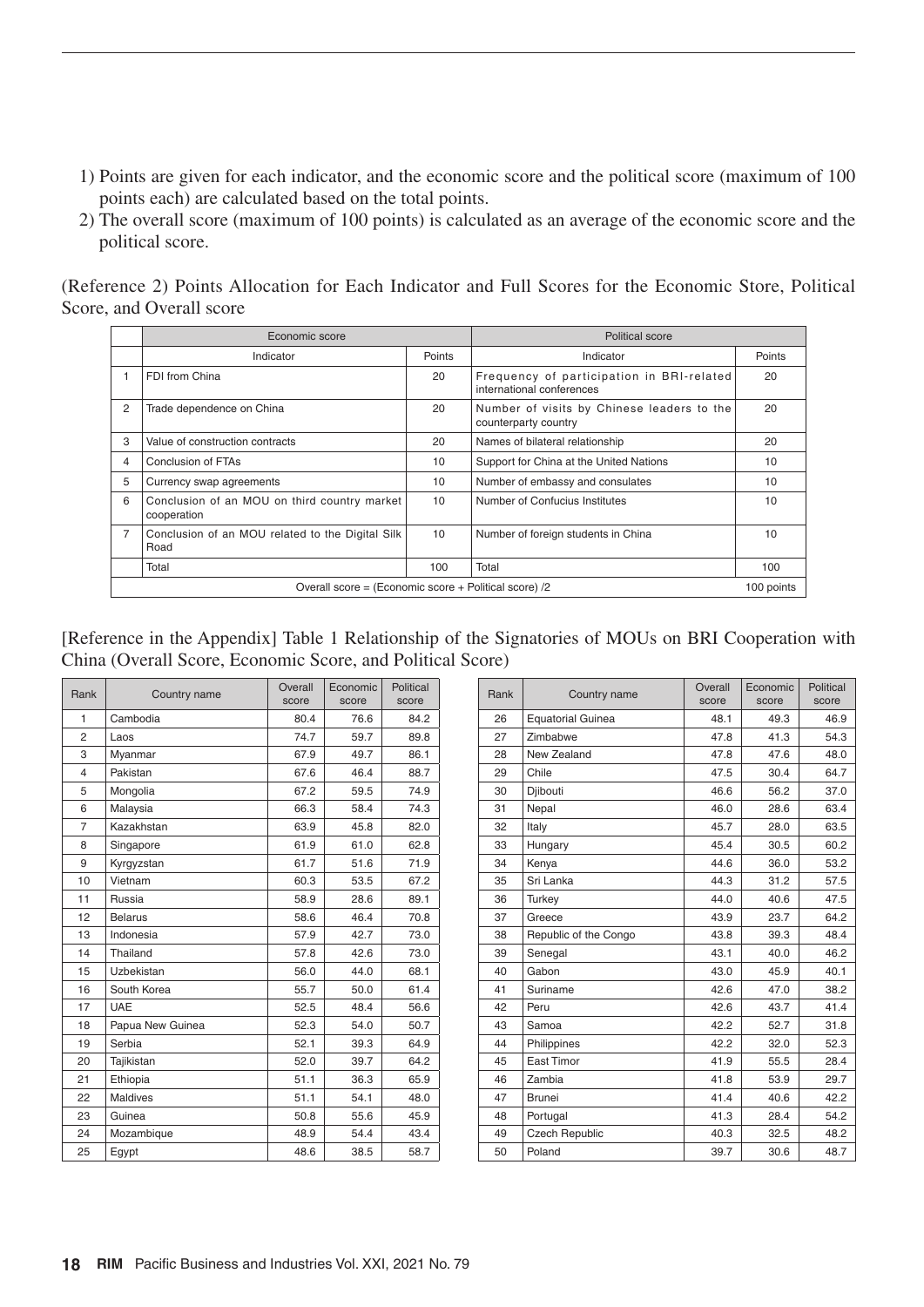| 51<br>Bangladesh<br>39.4<br>41.9<br>37.0<br>52<br>44.2<br>Sierra Leone<br>38.8<br>33.4<br>53<br>Saudi Arabia<br>38.3<br>31.2<br>45.3<br>54<br>38.2<br>46.5<br>29.9<br>Ghana<br>55<br>37.1<br>27.8<br>Georgia<br>46.3<br>56<br>Nigeria<br>39.7<br>33.4<br>36.6<br>57<br>South Africa<br>36.2<br>17.0<br>55.4<br>58<br>Angola<br>35.8<br>40.6<br>31.0<br>59<br>35.6<br>32.3<br>Cameroon<br>39.0<br>60<br>Namibia<br>35.5<br>45.1<br>25.9<br>61<br>Gambia<br>34.3<br>41.8<br>26.8<br>62<br>Tanzania<br>34.2<br>28.3<br>40.2<br>34.2<br>63<br>26.6<br>41.8<br>Iran<br>Chad<br>34.1<br>64<br>48.9<br>19.4<br>33.5<br>40.8<br>65<br><b>Federated States of Micronesia</b><br>26.2<br>66<br>33.4<br>38.6<br>28.1<br>Iraq<br>67<br>Austria<br>33.2<br>28.7<br>37.6<br>68<br>Ecuador<br>32.6<br>25.6<br>39.5<br>69<br>Uganda<br>32.5<br>37.6<br>27.3<br>70<br>Fiji<br>32.2<br>17.8<br>46.7<br>71<br>Ukraine<br>32.1<br>35.7<br>28.5<br>72<br>Afghanistan<br>31.9<br>29.3<br>34.5<br>73<br>Jamaica<br>31.9<br>34.1<br>29.7<br>74<br>Vanuatu<br>31.9<br>37.9<br>25.8<br>75<br><b>Trinidad and Tobago</b><br>31.9<br>39.8<br>23.9<br>Kuwait<br>76<br>31.8<br>39.6<br>23.9<br>77<br>Rwanda<br>31.8<br>32.1<br>31.5<br>78<br>Venezuela<br>31.5<br>23.3<br>39.8<br>79<br>31.2<br>42.2<br>20.2<br>Montenegro<br>30.9<br>36.2<br>25.6<br>80<br>Comoros<br>81<br>30.4<br>26.2<br>34.6<br>Albania<br>82<br>Seychelles<br>30.4<br>39.2<br>21.6<br>83<br>Sudan<br>30.4<br>30.2<br>30.6<br>84<br>Liberia<br>30.4<br>37.2<br>23.5<br>85<br>30.3<br>32.9<br>27.7<br>Algeria<br>86<br>Armenia<br>29.5<br>32.6<br>26.5<br>87<br>33.1<br><b>Bolivia</b><br>29.4<br>25.7<br>Niger<br>29.4<br>47.3<br>11.5<br>88<br>89<br>Romania<br>29.3<br>20.6<br>37.9<br>90<br>Cuba<br>29.0<br>23.0<br>35.0<br>91<br>Grenada<br>28.9<br>33.2<br>24.6<br>92<br>Madagascar<br>28.7<br>30.2<br>27.3<br>93<br>Tonga<br>28.5<br>30.3<br>26.6<br>94<br>Mauritania<br>28.4<br>32.2<br>24.5 | Rank | Country name | Overall<br>score | Economic<br>score | Political<br>score |
|--------------------------------------------------------------------------------------------------------------------------------------------------------------------------------------------------------------------------------------------------------------------------------------------------------------------------------------------------------------------------------------------------------------------------------------------------------------------------------------------------------------------------------------------------------------------------------------------------------------------------------------------------------------------------------------------------------------------------------------------------------------------------------------------------------------------------------------------------------------------------------------------------------------------------------------------------------------------------------------------------------------------------------------------------------------------------------------------------------------------------------------------------------------------------------------------------------------------------------------------------------------------------------------------------------------------------------------------------------------------------------------------------------------------------------------------------------------------------------------------------------------------------------------------------------------------------------------------------------------------------------------------------------------------------------------------------------------------------------------------------------------------------------------------------------------------------------------------------------------------------------------------------------------------------------------------|------|--------------|------------------|-------------------|--------------------|
|                                                                                                                                                                                                                                                                                                                                                                                                                                                                                                                                                                                                                                                                                                                                                                                                                                                                                                                                                                                                                                                                                                                                                                                                                                                                                                                                                                                                                                                                                                                                                                                                                                                                                                                                                                                                                                                                                                                                            |      |              |                  |                   |                    |
|                                                                                                                                                                                                                                                                                                                                                                                                                                                                                                                                                                                                                                                                                                                                                                                                                                                                                                                                                                                                                                                                                                                                                                                                                                                                                                                                                                                                                                                                                                                                                                                                                                                                                                                                                                                                                                                                                                                                            |      |              |                  |                   |                    |
|                                                                                                                                                                                                                                                                                                                                                                                                                                                                                                                                                                                                                                                                                                                                                                                                                                                                                                                                                                                                                                                                                                                                                                                                                                                                                                                                                                                                                                                                                                                                                                                                                                                                                                                                                                                                                                                                                                                                            |      |              |                  |                   |                    |
|                                                                                                                                                                                                                                                                                                                                                                                                                                                                                                                                                                                                                                                                                                                                                                                                                                                                                                                                                                                                                                                                                                                                                                                                                                                                                                                                                                                                                                                                                                                                                                                                                                                                                                                                                                                                                                                                                                                                            |      |              |                  |                   |                    |
|                                                                                                                                                                                                                                                                                                                                                                                                                                                                                                                                                                                                                                                                                                                                                                                                                                                                                                                                                                                                                                                                                                                                                                                                                                                                                                                                                                                                                                                                                                                                                                                                                                                                                                                                                                                                                                                                                                                                            |      |              |                  |                   |                    |
|                                                                                                                                                                                                                                                                                                                                                                                                                                                                                                                                                                                                                                                                                                                                                                                                                                                                                                                                                                                                                                                                                                                                                                                                                                                                                                                                                                                                                                                                                                                                                                                                                                                                                                                                                                                                                                                                                                                                            |      |              |                  |                   |                    |
|                                                                                                                                                                                                                                                                                                                                                                                                                                                                                                                                                                                                                                                                                                                                                                                                                                                                                                                                                                                                                                                                                                                                                                                                                                                                                                                                                                                                                                                                                                                                                                                                                                                                                                                                                                                                                                                                                                                                            |      |              |                  |                   |                    |
|                                                                                                                                                                                                                                                                                                                                                                                                                                                                                                                                                                                                                                                                                                                                                                                                                                                                                                                                                                                                                                                                                                                                                                                                                                                                                                                                                                                                                                                                                                                                                                                                                                                                                                                                                                                                                                                                                                                                            |      |              |                  |                   |                    |
|                                                                                                                                                                                                                                                                                                                                                                                                                                                                                                                                                                                                                                                                                                                                                                                                                                                                                                                                                                                                                                                                                                                                                                                                                                                                                                                                                                                                                                                                                                                                                                                                                                                                                                                                                                                                                                                                                                                                            |      |              |                  |                   |                    |
|                                                                                                                                                                                                                                                                                                                                                                                                                                                                                                                                                                                                                                                                                                                                                                                                                                                                                                                                                                                                                                                                                                                                                                                                                                                                                                                                                                                                                                                                                                                                                                                                                                                                                                                                                                                                                                                                                                                                            |      |              |                  |                   |                    |
|                                                                                                                                                                                                                                                                                                                                                                                                                                                                                                                                                                                                                                                                                                                                                                                                                                                                                                                                                                                                                                                                                                                                                                                                                                                                                                                                                                                                                                                                                                                                                                                                                                                                                                                                                                                                                                                                                                                                            |      |              |                  |                   |                    |
|                                                                                                                                                                                                                                                                                                                                                                                                                                                                                                                                                                                                                                                                                                                                                                                                                                                                                                                                                                                                                                                                                                                                                                                                                                                                                                                                                                                                                                                                                                                                                                                                                                                                                                                                                                                                                                                                                                                                            |      |              |                  |                   |                    |
|                                                                                                                                                                                                                                                                                                                                                                                                                                                                                                                                                                                                                                                                                                                                                                                                                                                                                                                                                                                                                                                                                                                                                                                                                                                                                                                                                                                                                                                                                                                                                                                                                                                                                                                                                                                                                                                                                                                                            |      |              |                  |                   |                    |
|                                                                                                                                                                                                                                                                                                                                                                                                                                                                                                                                                                                                                                                                                                                                                                                                                                                                                                                                                                                                                                                                                                                                                                                                                                                                                                                                                                                                                                                                                                                                                                                                                                                                                                                                                                                                                                                                                                                                            |      |              |                  |                   |                    |
|                                                                                                                                                                                                                                                                                                                                                                                                                                                                                                                                                                                                                                                                                                                                                                                                                                                                                                                                                                                                                                                                                                                                                                                                                                                                                                                                                                                                                                                                                                                                                                                                                                                                                                                                                                                                                                                                                                                                            |      |              |                  |                   |                    |
|                                                                                                                                                                                                                                                                                                                                                                                                                                                                                                                                                                                                                                                                                                                                                                                                                                                                                                                                                                                                                                                                                                                                                                                                                                                                                                                                                                                                                                                                                                                                                                                                                                                                                                                                                                                                                                                                                                                                            |      |              |                  |                   |                    |
|                                                                                                                                                                                                                                                                                                                                                                                                                                                                                                                                                                                                                                                                                                                                                                                                                                                                                                                                                                                                                                                                                                                                                                                                                                                                                                                                                                                                                                                                                                                                                                                                                                                                                                                                                                                                                                                                                                                                            |      |              |                  |                   |                    |
|                                                                                                                                                                                                                                                                                                                                                                                                                                                                                                                                                                                                                                                                                                                                                                                                                                                                                                                                                                                                                                                                                                                                                                                                                                                                                                                                                                                                                                                                                                                                                                                                                                                                                                                                                                                                                                                                                                                                            |      |              |                  |                   |                    |
|                                                                                                                                                                                                                                                                                                                                                                                                                                                                                                                                                                                                                                                                                                                                                                                                                                                                                                                                                                                                                                                                                                                                                                                                                                                                                                                                                                                                                                                                                                                                                                                                                                                                                                                                                                                                                                                                                                                                            |      |              |                  |                   |                    |
|                                                                                                                                                                                                                                                                                                                                                                                                                                                                                                                                                                                                                                                                                                                                                                                                                                                                                                                                                                                                                                                                                                                                                                                                                                                                                                                                                                                                                                                                                                                                                                                                                                                                                                                                                                                                                                                                                                                                            |      |              |                  |                   |                    |
|                                                                                                                                                                                                                                                                                                                                                                                                                                                                                                                                                                                                                                                                                                                                                                                                                                                                                                                                                                                                                                                                                                                                                                                                                                                                                                                                                                                                                                                                                                                                                                                                                                                                                                                                                                                                                                                                                                                                            |      |              |                  |                   |                    |
|                                                                                                                                                                                                                                                                                                                                                                                                                                                                                                                                                                                                                                                                                                                                                                                                                                                                                                                                                                                                                                                                                                                                                                                                                                                                                                                                                                                                                                                                                                                                                                                                                                                                                                                                                                                                                                                                                                                                            |      |              |                  |                   |                    |
|                                                                                                                                                                                                                                                                                                                                                                                                                                                                                                                                                                                                                                                                                                                                                                                                                                                                                                                                                                                                                                                                                                                                                                                                                                                                                                                                                                                                                                                                                                                                                                                                                                                                                                                                                                                                                                                                                                                                            |      |              |                  |                   |                    |
|                                                                                                                                                                                                                                                                                                                                                                                                                                                                                                                                                                                                                                                                                                                                                                                                                                                                                                                                                                                                                                                                                                                                                                                                                                                                                                                                                                                                                                                                                                                                                                                                                                                                                                                                                                                                                                                                                                                                            |      |              |                  |                   |                    |
|                                                                                                                                                                                                                                                                                                                                                                                                                                                                                                                                                                                                                                                                                                                                                                                                                                                                                                                                                                                                                                                                                                                                                                                                                                                                                                                                                                                                                                                                                                                                                                                                                                                                                                                                                                                                                                                                                                                                            |      |              |                  |                   |                    |
|                                                                                                                                                                                                                                                                                                                                                                                                                                                                                                                                                                                                                                                                                                                                                                                                                                                                                                                                                                                                                                                                                                                                                                                                                                                                                                                                                                                                                                                                                                                                                                                                                                                                                                                                                                                                                                                                                                                                            |      |              |                  |                   |                    |
|                                                                                                                                                                                                                                                                                                                                                                                                                                                                                                                                                                                                                                                                                                                                                                                                                                                                                                                                                                                                                                                                                                                                                                                                                                                                                                                                                                                                                                                                                                                                                                                                                                                                                                                                                                                                                                                                                                                                            |      |              |                  |                   |                    |
|                                                                                                                                                                                                                                                                                                                                                                                                                                                                                                                                                                                                                                                                                                                                                                                                                                                                                                                                                                                                                                                                                                                                                                                                                                                                                                                                                                                                                                                                                                                                                                                                                                                                                                                                                                                                                                                                                                                                            |      |              |                  |                   |                    |
|                                                                                                                                                                                                                                                                                                                                                                                                                                                                                                                                                                                                                                                                                                                                                                                                                                                                                                                                                                                                                                                                                                                                                                                                                                                                                                                                                                                                                                                                                                                                                                                                                                                                                                                                                                                                                                                                                                                                            |      |              |                  |                   |                    |
|                                                                                                                                                                                                                                                                                                                                                                                                                                                                                                                                                                                                                                                                                                                                                                                                                                                                                                                                                                                                                                                                                                                                                                                                                                                                                                                                                                                                                                                                                                                                                                                                                                                                                                                                                                                                                                                                                                                                            |      |              |                  |                   |                    |
|                                                                                                                                                                                                                                                                                                                                                                                                                                                                                                                                                                                                                                                                                                                                                                                                                                                                                                                                                                                                                                                                                                                                                                                                                                                                                                                                                                                                                                                                                                                                                                                                                                                                                                                                                                                                                                                                                                                                            |      |              |                  |                   |                    |
|                                                                                                                                                                                                                                                                                                                                                                                                                                                                                                                                                                                                                                                                                                                                                                                                                                                                                                                                                                                                                                                                                                                                                                                                                                                                                                                                                                                                                                                                                                                                                                                                                                                                                                                                                                                                                                                                                                                                            |      |              |                  |                   |                    |
|                                                                                                                                                                                                                                                                                                                                                                                                                                                                                                                                                                                                                                                                                                                                                                                                                                                                                                                                                                                                                                                                                                                                                                                                                                                                                                                                                                                                                                                                                                                                                                                                                                                                                                                                                                                                                                                                                                                                            |      |              |                  |                   |                    |
|                                                                                                                                                                                                                                                                                                                                                                                                                                                                                                                                                                                                                                                                                                                                                                                                                                                                                                                                                                                                                                                                                                                                                                                                                                                                                                                                                                                                                                                                                                                                                                                                                                                                                                                                                                                                                                                                                                                                            |      |              |                  |                   |                    |
|                                                                                                                                                                                                                                                                                                                                                                                                                                                                                                                                                                                                                                                                                                                                                                                                                                                                                                                                                                                                                                                                                                                                                                                                                                                                                                                                                                                                                                                                                                                                                                                                                                                                                                                                                                                                                                                                                                                                            |      |              |                  |                   |                    |
|                                                                                                                                                                                                                                                                                                                                                                                                                                                                                                                                                                                                                                                                                                                                                                                                                                                                                                                                                                                                                                                                                                                                                                                                                                                                                                                                                                                                                                                                                                                                                                                                                                                                                                                                                                                                                                                                                                                                            |      |              |                  |                   |                    |
|                                                                                                                                                                                                                                                                                                                                                                                                                                                                                                                                                                                                                                                                                                                                                                                                                                                                                                                                                                                                                                                                                                                                                                                                                                                                                                                                                                                                                                                                                                                                                                                                                                                                                                                                                                                                                                                                                                                                            |      |              |                  |                   |                    |
|                                                                                                                                                                                                                                                                                                                                                                                                                                                                                                                                                                                                                                                                                                                                                                                                                                                                                                                                                                                                                                                                                                                                                                                                                                                                                                                                                                                                                                                                                                                                                                                                                                                                                                                                                                                                                                                                                                                                            |      |              |                  |                   |                    |
|                                                                                                                                                                                                                                                                                                                                                                                                                                                                                                                                                                                                                                                                                                                                                                                                                                                                                                                                                                                                                                                                                                                                                                                                                                                                                                                                                                                                                                                                                                                                                                                                                                                                                                                                                                                                                                                                                                                                            |      |              |                  |                   |                    |
|                                                                                                                                                                                                                                                                                                                                                                                                                                                                                                                                                                                                                                                                                                                                                                                                                                                                                                                                                                                                                                                                                                                                                                                                                                                                                                                                                                                                                                                                                                                                                                                                                                                                                                                                                                                                                                                                                                                                            |      |              |                  |                   |                    |
|                                                                                                                                                                                                                                                                                                                                                                                                                                                                                                                                                                                                                                                                                                                                                                                                                                                                                                                                                                                                                                                                                                                                                                                                                                                                                                                                                                                                                                                                                                                                                                                                                                                                                                                                                                                                                                                                                                                                            |      |              |                  |                   |                    |
|                                                                                                                                                                                                                                                                                                                                                                                                                                                                                                                                                                                                                                                                                                                                                                                                                                                                                                                                                                                                                                                                                                                                                                                                                                                                                                                                                                                                                                                                                                                                                                                                                                                                                                                                                                                                                                                                                                                                            |      |              |                  |                   |                    |
|                                                                                                                                                                                                                                                                                                                                                                                                                                                                                                                                                                                                                                                                                                                                                                                                                                                                                                                                                                                                                                                                                                                                                                                                                                                                                                                                                                                                                                                                                                                                                                                                                                                                                                                                                                                                                                                                                                                                            |      |              |                  |                   |                    |
|                                                                                                                                                                                                                                                                                                                                                                                                                                                                                                                                                                                                                                                                                                                                                                                                                                                                                                                                                                                                                                                                                                                                                                                                                                                                                                                                                                                                                                                                                                                                                                                                                                                                                                                                                                                                                                                                                                                                            |      |              |                  |                   |                    |

#### Rank Country name Overall score Economic score Political score Bangladesh 39.4 37.0 41.9 95 Dominica 27.5 27.7 27.2 Sierra Leone 38.8 33.4 44.2 96 Barbados 27.2 34.2 20.3 Saudi Arabia 38.3 31.2 45.3 97 Burundi 26.8 25.2 28.3 Ghana 38.2 46.5 29.9 98 South Sudan 26.5 35.2 17.8 Georgia 37.1 46.3 27.8 99 Cote D'Ivoire 26.3 32.2 20.4 Nigeria 36.6 39.7 33.4 100 Slovenia 25.9 30.3 21.6 South Africa 36.2 17.0 55.4 101 Azerbaijan 25.5 20.6 30.4 Angola 35.8 40.6 31.0 102 Morocco 25.2 22.7 27.7 Cameroon 35.6 39.0 32.3 103 Panama 25.1 16.7 33.5 Namibia 35.5 25.9 45.1 104 Croatia 24.4 17.5 31.2 Gambia 34.3 41.8 26.8 105 Guyana 24.1 22.6 25.6 Tanzania 34.2 28.3 40.2 106 Kiribati 23.6 37.7 9.5 Iran 34.2 26.6 41.8 107 Somalia 23.5 31.4 15.5 Chad 34.1 48.9 19.4 108 Cyprus 23.5 20.4 26.5 65 | Federated States of Micronesia | 33.5 | 40.8 | 26.2 | | 109 | Uruguay | | | | | | | | | | | | | | | | | | 25.5 Iraq 33.4 38.6 28.1 110 Bulgaria 23.2 16.1 30.4 Austria 33.2 28.7 37.6 111 Cook Islands 22.7 21.7 23.7 Ecuador 32.6 25.6 39.5 112 Mali 22.3 22.0 22.6 Uganda 32.5 37.6 27.3 113 Tunisia 22.1 22.4 21.8 Fiji 32.2 17.8 46.7 114 Benin 21.4 26.0 16.9 115 Bosnia-Herzegovina | 21.2 28.3 14.0 116 Antigua and Barbuda 21.1 17.6 24.5 Jamaica 31.9 34.1 29.7 117 Cape Verde 20.6 14.5 26.7 Vanuatu 31.9 37.9 25.8 118 Estonia 20.6 23.3 17.9 75 |Trinidad and Tobago | 31.9 | 39.8 | 23.9 | | 119 | Libya | 20.5 | 32.0 | 9.0 Kuwait 31.8 39.6 23.9 120 Lesotho 20.5 19.2 21.7 Rwanda 31.8 32.1 31.5 121 Luxembourg 20.3 22.6 18.0 Venezuela 31.5 23.3 39.8 122 Qatar 20.3 23.0 17.7 Montenegro 31.2 42.2 20.2 123 Bahrain 20.2 14.5 25.9 Comoros 30.9 36.2 25.6 124 Togo 18.7 15.7 21.7 Albania 30.4 26.2 34.6 125 Slovakia 18.3 17.4 19.2 Seychelles 30.4 39.2 21.6 126 Costa Rica 18.1 14.5 21.7 127 Dominican Republic 18.0 18.1 17.9 Liberia 30.4 37.2 23.5 128 Yemen 17.7 18.4 17.0 129 North Macedonia 17.1 22.4 11.9 Armenia 29.5 32.6 26.5 130 Latvia 16.2 10.4 22.1 Bolivia 29.4 33.1 25.7 131 Malta 16.2 18.4 14.0 Niger 29.4 47.3 11.5 132 Oman 15.7 16.7 14.7 Romania 29.3 20.6 37.9 133 El Salvador 15.1 18.0 12.3 Cuba 29.0 23.0 35.0 134 Lebanon 15.0 7.8 22.2 Grenada 28.9 33.2 24.6 135 Lithuania 14.2 10.1 18.4 Madagascar 28.7 30.2 27.3 136 Moldova 13.5 10.1 17.0 137 Solomon Islands 13.0 19.0 7.0 Mauritania 28.4 32.2 24.5 138 Niue 12.6 10.2 15.0

#### ([Reference in the Appendix] Table 1 Continued from the previous page)

Notes: The rank is sorted in descending order by overall score.

Source: Prepared by The Japan Research Institute, Limited based on the World Bank, United Nations, IMF, Ministry of Foreign Affairs, National Development and Reform Commission (NDRC), People's Bank of China (PBOC) and various media reports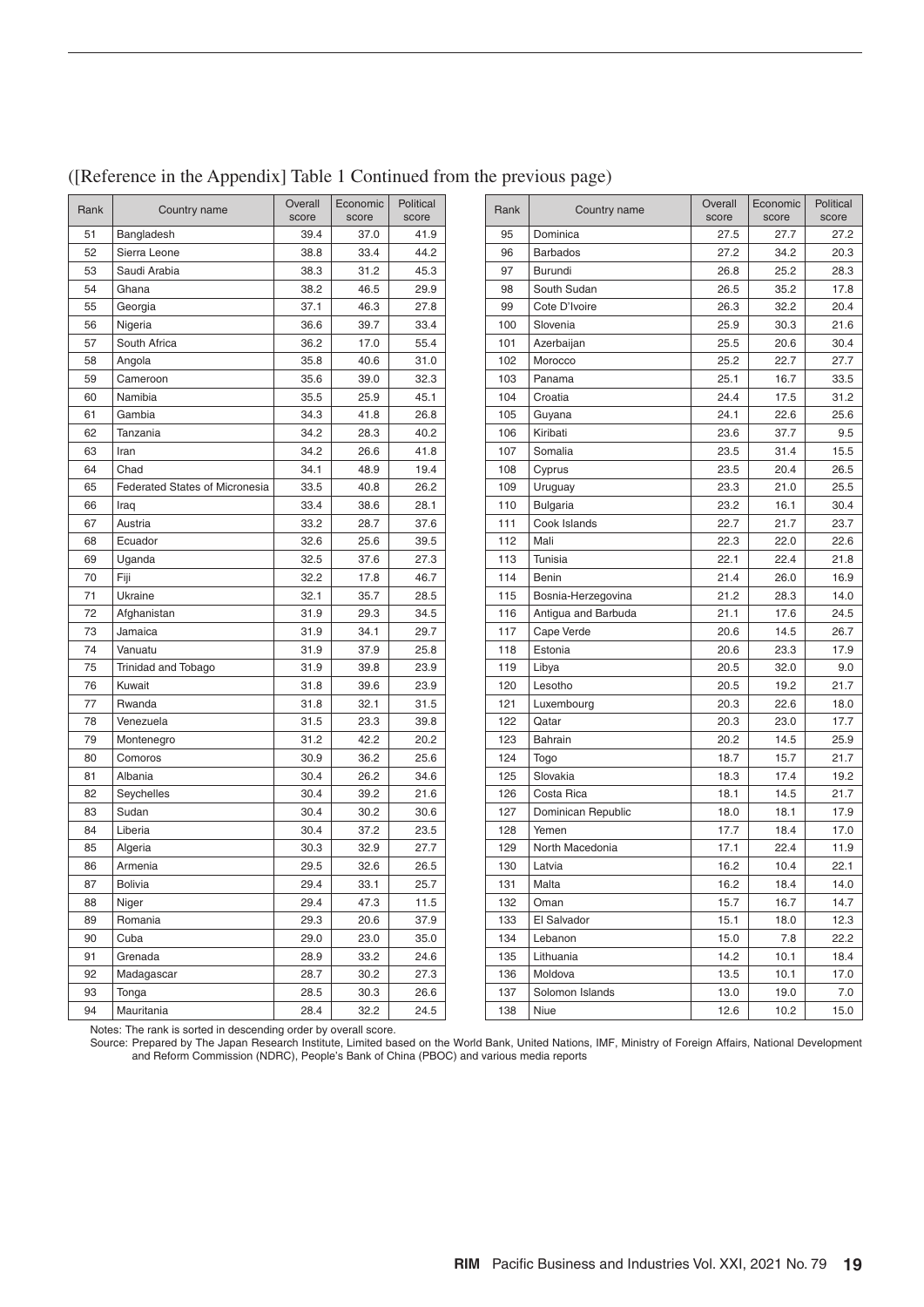#### **End Notes**

- 1. Nishimura [2015] P.5.
- 2. Xi Jinping 「決勝全面建成小康社会奪取新時代中国 特色社会主義偉大勝利」 "www.cpcnews.cn," 28 October 2017 ("Political report" at the 19th National Congress of the Chinese Communist Party, http://cpc.people. com.cn/n1/2017/1028/c64094-29613660.html)
- 6. 「中華人民共和国和巴基斯坦伊斯蘭共和国関於加 強中巴全天候戦略合作伙伴関係, 打造新時代更緊 密中巴命運共同体的聯合声明」, Ministry of Foreign Affairs' website (https://www.fmprc.gov.cn/web/gjhdq\_ 676201/gj\_676203/yz\_676205/1206\_676308/1207\_676 320/t1610023.shtml)
- 7. 「中共中央関於制定国民経済和社会発展第十四箇 五年規劃和二〇三五年遠景目標的建議」, November 4, 2020. www.cpcnews.cn (http://cpc.people.com.cn/ n1/2020/1104/c64094-31917780.html)
- 3. Since the regional classification is based on Chinese data, Asia includes the Middle East, and Africa indicates sub-Saharan and North Africa (for example, Egypt).
- 4. "Closeness" in this article means having a close relationship, and it may not be synonymous with friendliness. For example, Vietnam has territorial disputes in the South China Sea, and its political relationship with China is not necessarily close. However, the number of visits by the Chinese leaders to Vietnam was high because of such problems, which raised the political score of Vietnam.
- 5. Kurita [2020]. P.1. China has a plan to invest 62.0 billion dollars in CPEC.

8. 「専家:以国内貧困人口為由反対対外援助愚蠢」 23 July 2012 騰訊網 (https://news.qq.com/a/20120723/ 000841.htm)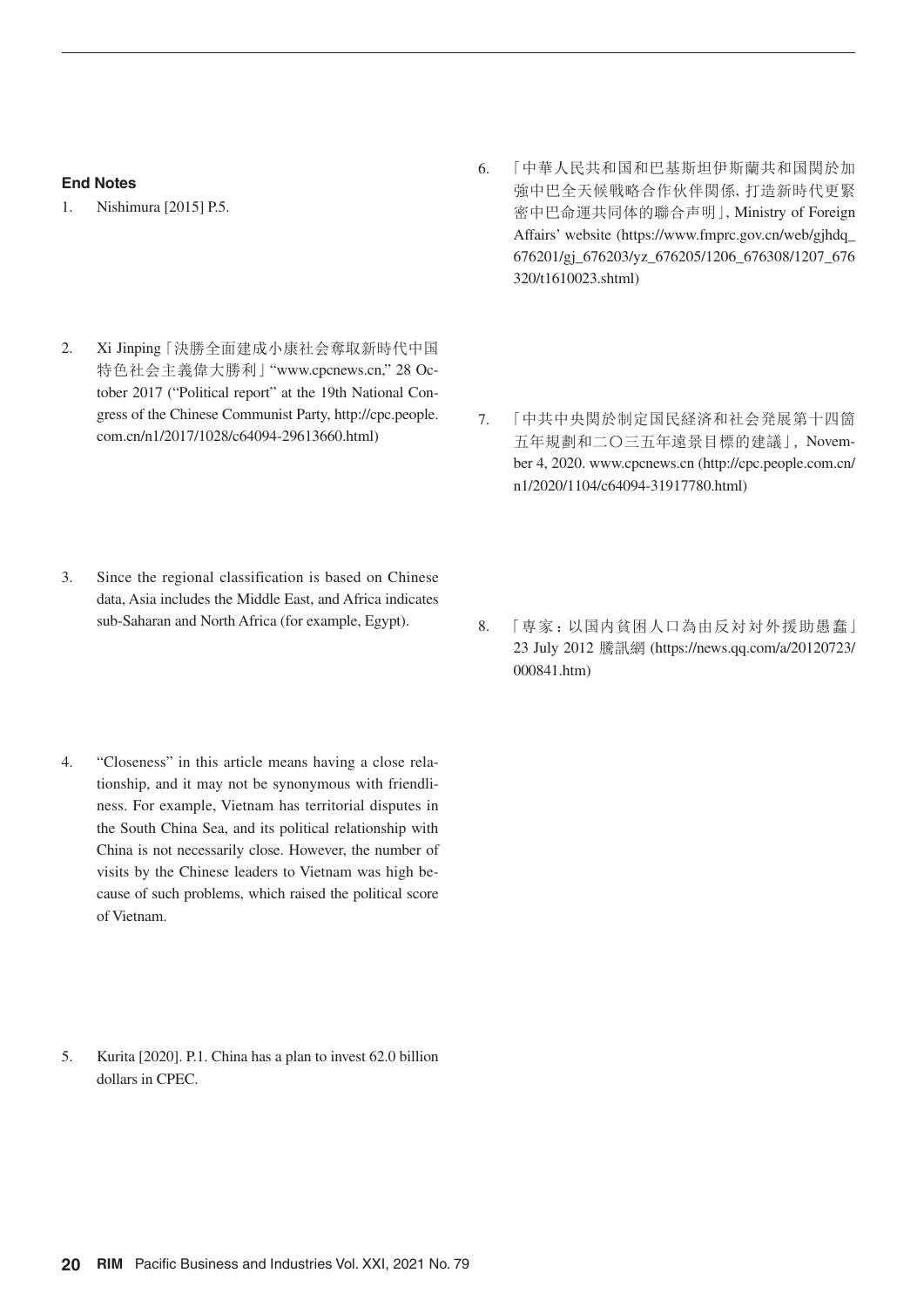#### **References**

(Japanese)

- 1. Iwasaki, K. [2020]. "Covid-19 Brings New Developments in China's Digital Silk Road," *Research Focus*, No.2020-023, Japan Research Institute. (https://www.jri. co.jp/MediaLibrary/file/report/researchfocus/pdf/12159. pdf)
- 2. Ohashi, H. [2016]. "TPP and China's Belt and Road Initiative," *International Affairs*, No.652 (June 2016 edition) The Japan Institute of International Affairs.
- 3. Kurita, M. [2020]. "Post-coronavirus China and Belt and Road Initiative — Based on the Example of China-Pakistan Economic Corridor (CPEC)," National Institute for Defense Studies. *NIDS Commentary*, No.126. (http:// www.nids.mod.go.jp/publication/commentary/pdf/ commentary126.pdf)
- 5. ― [2016]. "China's Aggressive Overseas Economic Strategy in the New Normal —With a Focus on Belt and Road Initiative— ," *JRI Review*, 2016, Vol.3, No.33, Japan Research Institute. (https://www.jri.co.jp/ MediaLibrary/file/report/jrireview/pdf/8721.pdf)
- 6. ― [2017]. "Development of Belt and Road Initiative Has Changed the Economic Relations Between China and Countries Along the Belt and Road," *JRI Review*, 2017, Vol.4, No.43, Japan Research Institute. (https://www.jri.co.jp/MediaLibrary/file/report/jrireview/ pdf/9832.pdf)
- 7. ― [2018]. "China's Overseas Economic Strategy Promoted by the Second Xi Jinping Administration —Gap Between Ideals and Reality in the Belt and Road Initiative—," *JRI Review*, 2018 Vol.3, No.54, Japan Research Institute. (https://www.jri.co.jp/MediaLibrary/file/ report/jrireview/pdf/10362.pdf)
- 4. Sano, J. [2014]. "Directions of Chinese Structural Reforms Based on the Results of the Third Plenary Session of the CCP Central Committee —Shift to a "Smaller Government" Through the Review of Authority—," *JRI Review*, 2014, Vol.3, No.13, Japan Research Institute. (https://www.jri.co.jp/MediaLibrary/file/report/jrireview/ pdf/7278. pdf)
- 8. [2019]. "How Should We Interpret the Movement" of Review of the Belt and Road Initiative by the Countries Along the Belt and Road?" *JRI Review*, 2019, Vol.4, No.65, Japan Research Institute. (https://www.jri.co.jp/ MediaLibrary/file/report/jrireview/pdf/10978.pdf)
- 9. Xi Jinping [2014]. "Xi Jinping Talks about State Administration," Beijing, Foreign Languages Press.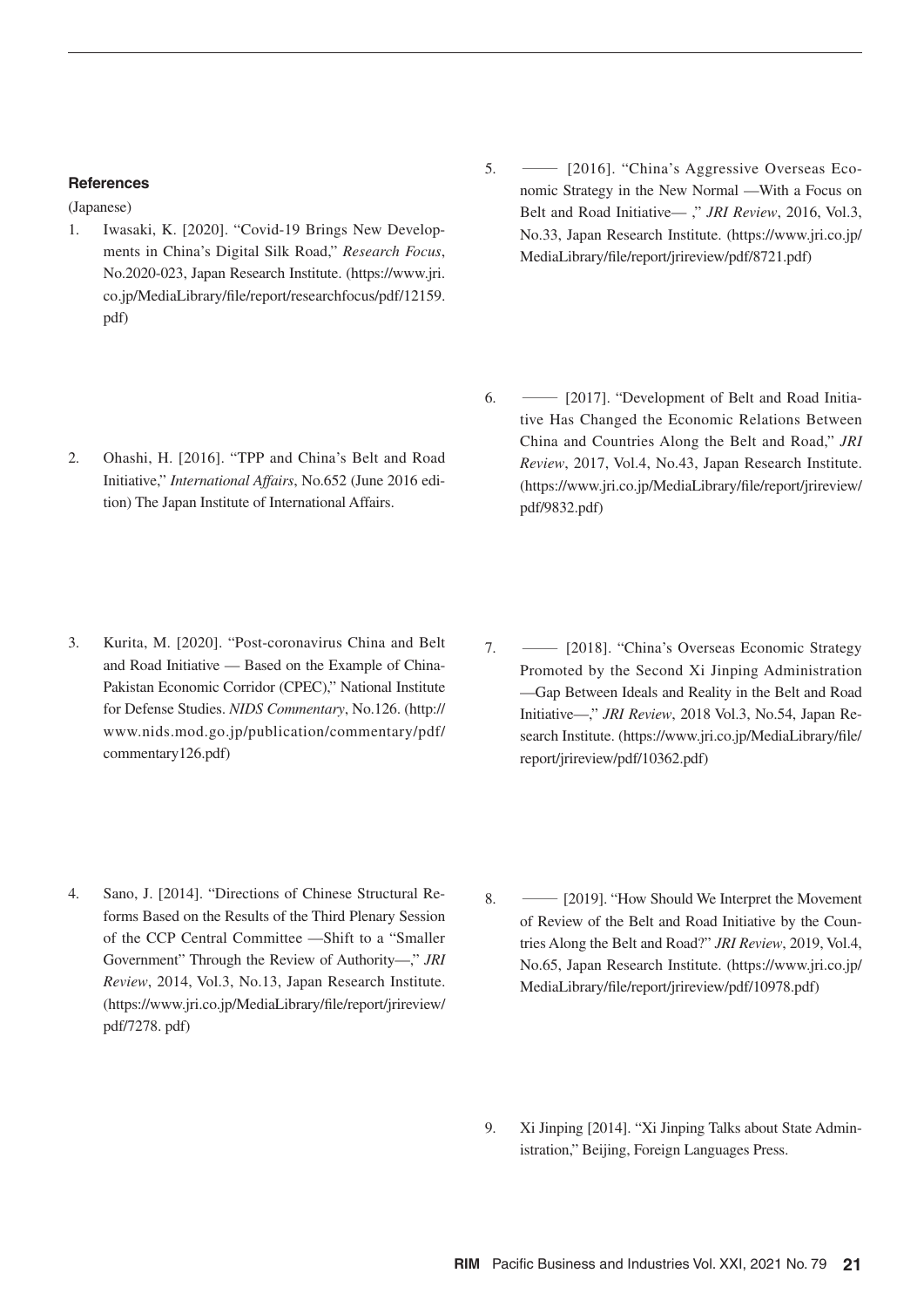10. Nishimura, G. [2015]. "U.S.-China Economic War: AIIB vs. TPP —Japan's Last Chance for a Turnaround," Toyo Keizai Inc.

(English)

- 12. Michael Richard Pence [2018]. "Remarks by Vice President Pence on the Administration's Policy Toward China" October 4, 2018 (https://www.hudson.org/ events/1610-vice-president-mike-pence-s-remarks-onthe-administration-s-policy-towards-china102018)
- 11. Nogimori, M., Sano, J. [2020]. "Increasing Economic Connections Between ASEAN Countries and China —Pitfalls in ASEAN Countries' Continued Balanced Diplomacy with the United States and China—," *Research Focus*, No.2020-018, Japan Research Institute. (https:// www.jri.co.jp/MediaLibrary/file/report/researchfocus/ pdf/12026.pdf)